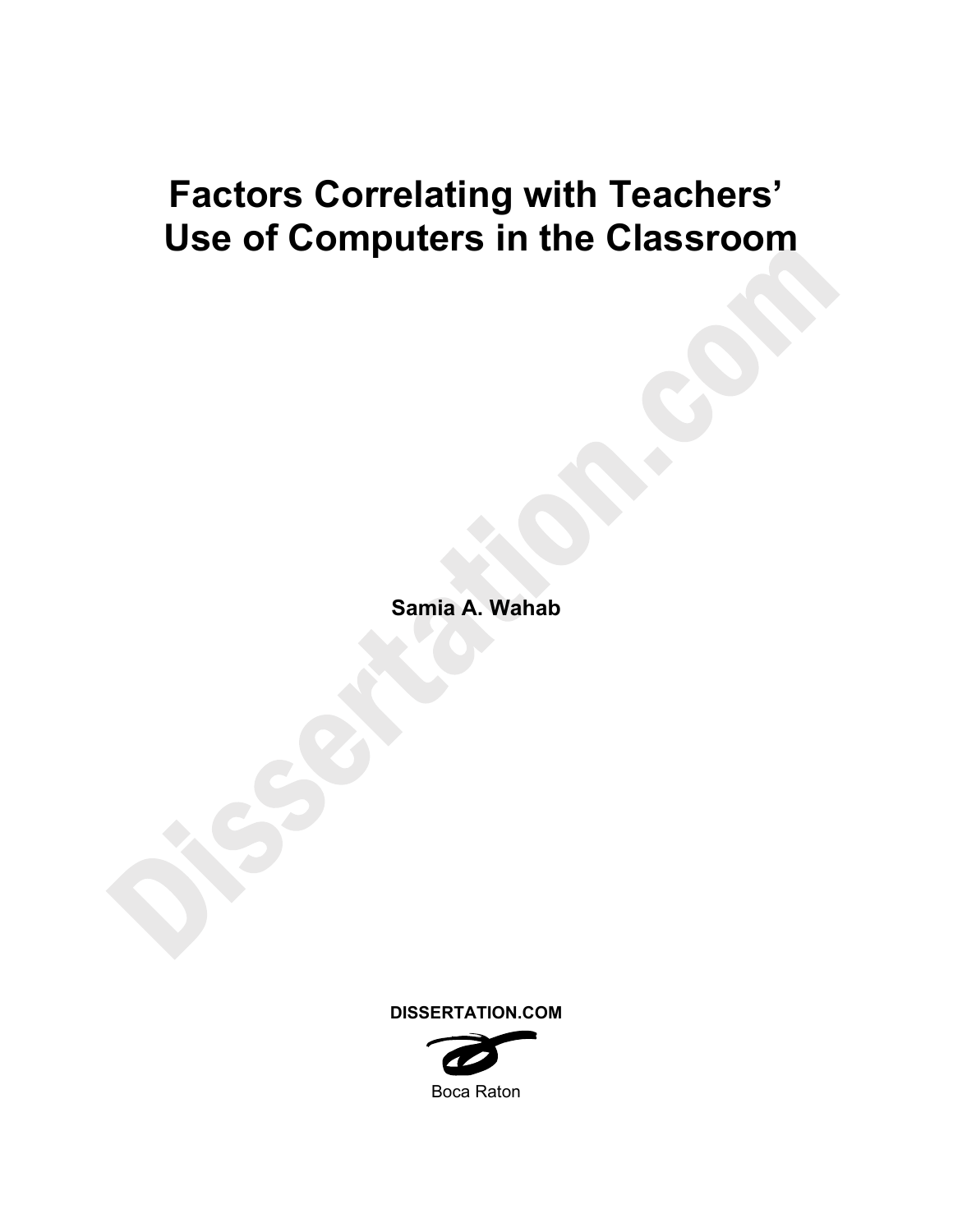### *Factors Correlating with Teachers' Use of Computers in the Classroom*

Copyright © 2003 Samia A. Wahab

All rights reserved. No part of this book may be reproduced or transmitted in any form or by any means, electronic or mechanical, including photocopying, recording, or by any information storage and retrieval system, without written permission from the publisher.

> Dissertation.com Boca Raton, Florida USA • 2008

ISBN-10: 1-59942-704-4 ISBN-13: 978-1-59942-704-1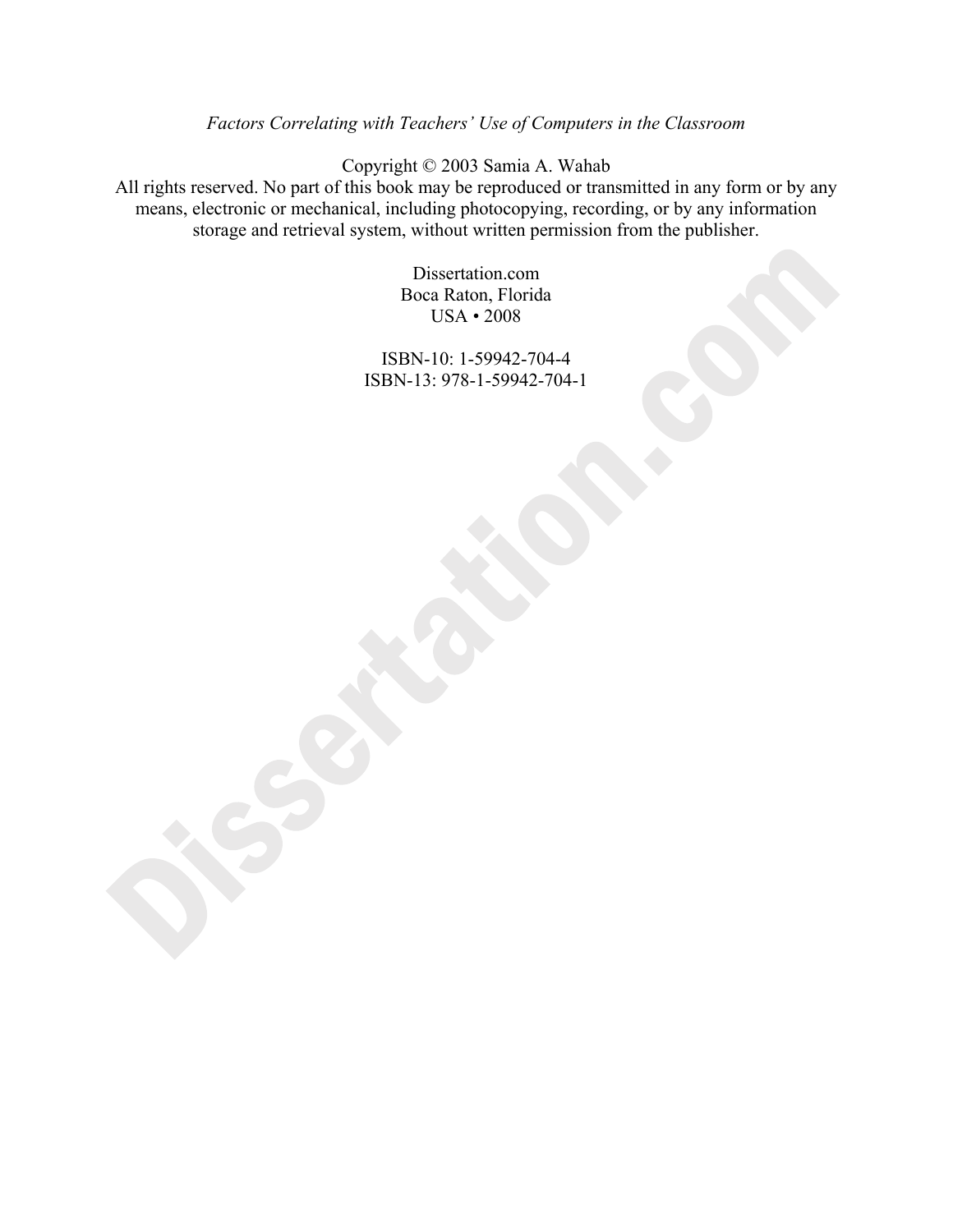#### Abstract

This study examined several factors relating to the use of computers in the classroom by teachers. The factors examined in this study included teacher attitudes, emotions, beliefs and outside influences. This was done by a review of past studies, administering two surveys (demographics questionnaire and Computer Attitude Scale) and analyzing the survey data. Questionnaires were distributed to faculty at five randomly selected schools in the Chicagoland area participating in the study. Data from the surveys were then examined by principle components analysis, multiple correlation and multiple regression analyses to determine which factors correlate with teacher computer use in the classroom.

This study found that a greater amount of computer experience fostered more positive attitudes towards computers. Teachers with greater years of computer experience were more comfortable with computers. The study also found that usefulness is correlated with grade level taught, teaching experience and classroom use and that computer liking is correlated with grade level taught and teaching experience.

The main goal of this study was to examine the relationship between teachers' attitudes, emotions, beliefs, outside influences and teachers use of computers. The results should help administrators and teachers understand why faculty embrace or resist technology. The findings suggest that training professionals should consider many of the correlations between factors found in this study when designing professional development programs for teachers.

iii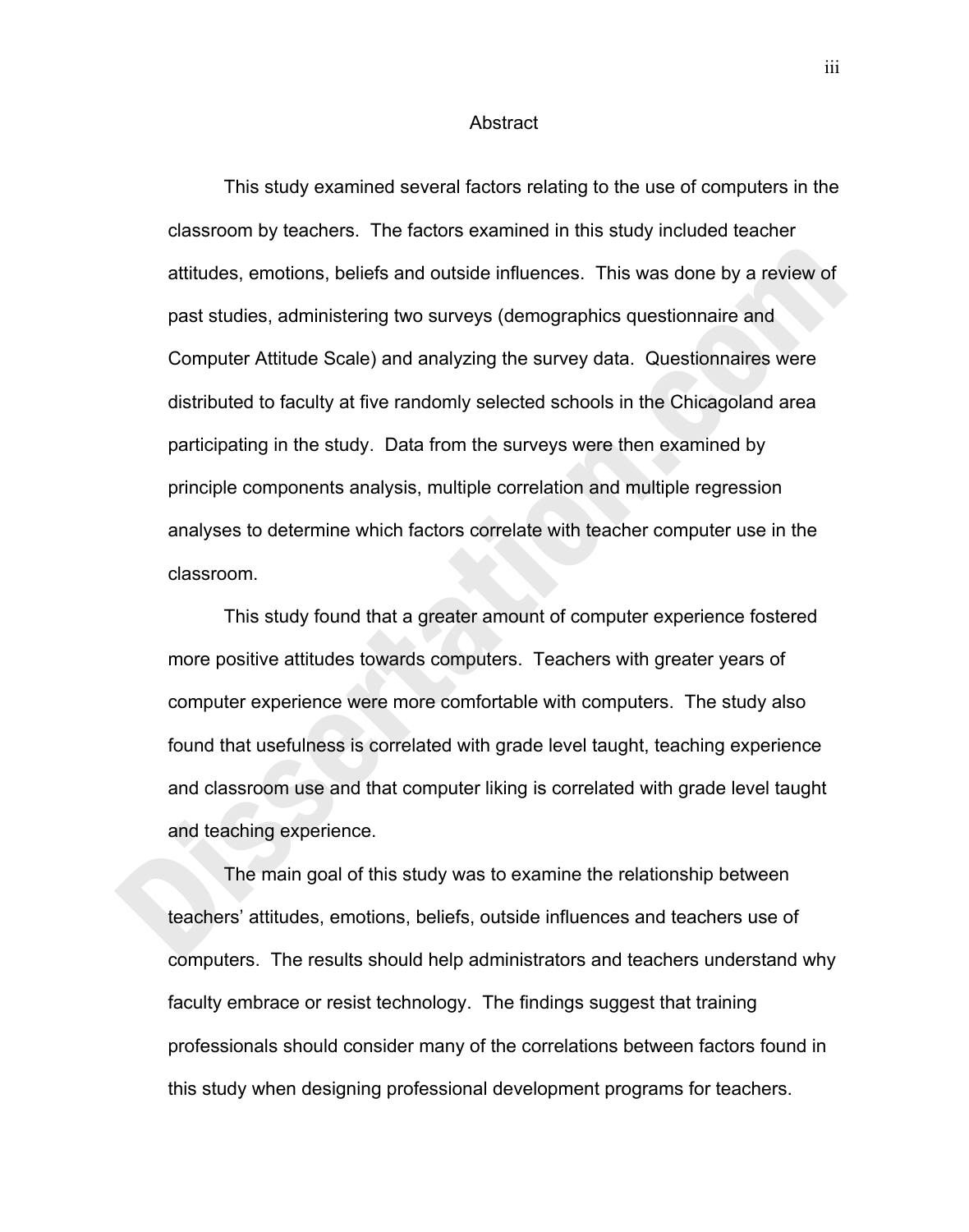## Table of Contents

| I.  |               |                                                     |  |
|-----|---------------|-----------------------------------------------------|--|
| ΙΙ. |               |                                                     |  |
|     |               | A. Teachers' Attitudes towards Technology 7         |  |
|     | 1.            |                                                     |  |
|     | 2.            |                                                     |  |
|     | 3.            |                                                     |  |
|     | 4.            |                                                     |  |
|     |               |                                                     |  |
|     | 1.            |                                                     |  |
|     | 2.            | Anxiety in Computer-Based Testing 17                |  |
|     | 3.            | Development of an Anxiety Measuring Instrument 17   |  |
|     | 4.            | Anxiety in Relation to Learning Styles, Programming |  |
|     |               |                                                     |  |
|     | 5.            |                                                     |  |
|     | 6.            | Anxiety and Attitudes toward Computers 24           |  |
|     |               |                                                     |  |
|     | $\mathbf 1$ . | Beliefs and Technology Implementation 27            |  |
|     | 2.            |                                                     |  |
|     | 3.            |                                                     |  |
|     | 4.            |                                                     |  |
|     |               |                                                     |  |
|     | $\mathbf 1$ . |                                                     |  |
|     | 2.            |                                                     |  |
|     | 3.            |                                                     |  |
|     | 4.            | The Federal Government's Stance on Technology in    |  |
|     |               |                                                     |  |
|     | 5.            |                                                     |  |
|     | 6.            |                                                     |  |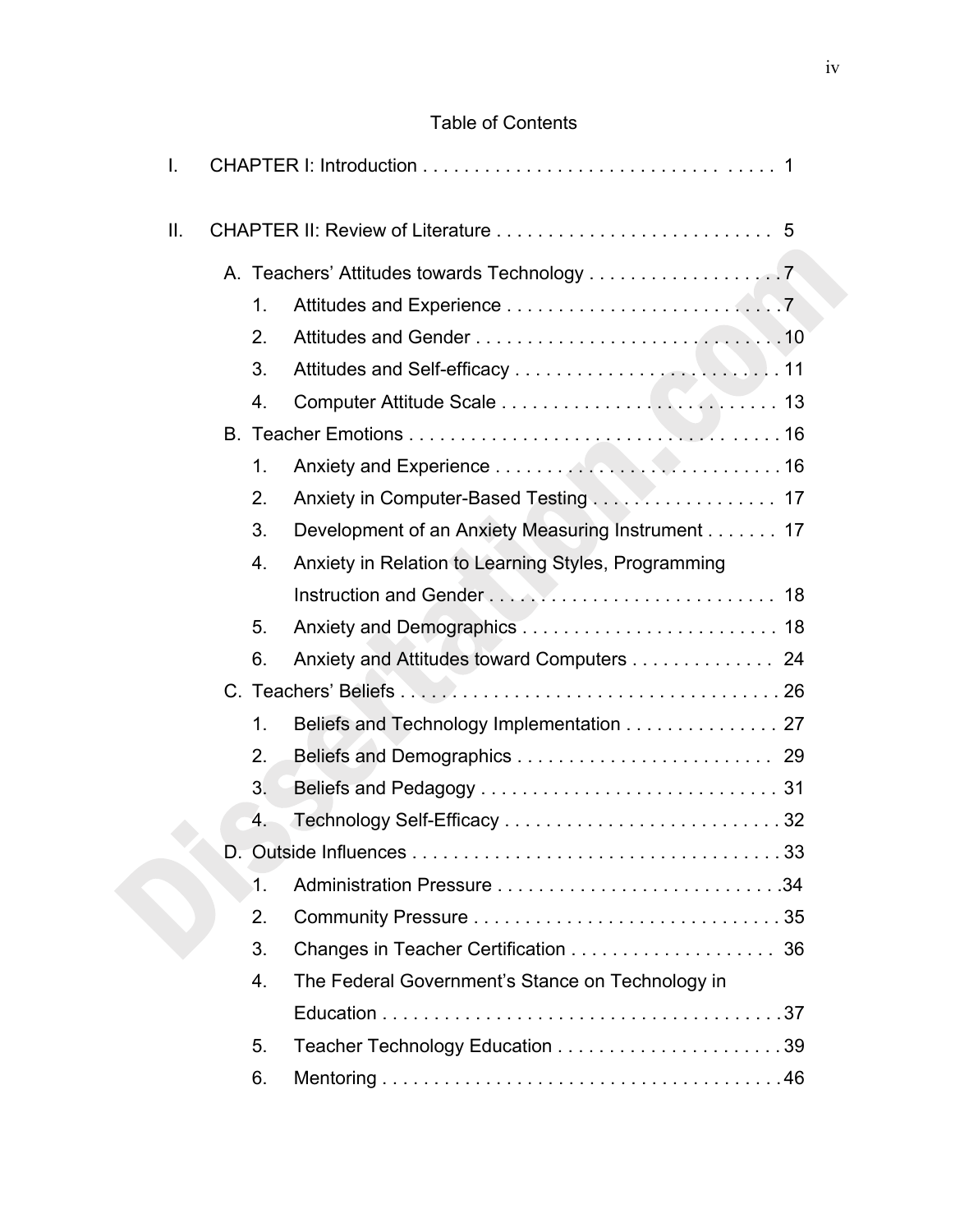|          |    | 7 <sub>1</sub> |                                                        |    |
|----------|----|----------------|--------------------------------------------------------|----|
|          |    |                |                                                        |    |
|          |    |                |                                                        |    |
|          |    | 1.             | Faculty Uses of Internet Communications 57             |    |
|          |    | 2.             | Exemplary Technology Using Teachers 58                 |    |
|          |    | 3.             | Integrating Computers into the Curriculum 61           |    |
|          |    | 4.             |                                                        |    |
|          |    | 5.             | Computer Access, Training and Use 65                   |    |
|          |    | 6.             | The Promise of Computers as Instructional Tools 65     |    |
|          |    | 7.             | The Apple Classrooms of Tomorrow Project 67            |    |
|          |    | 8.             | Instructional Uses of Common Computer Applications and |    |
|          |    |                |                                                        |    |
|          |    | 9.             | Computers and the Constructivist Pedagogy 69           |    |
|          |    | 10.            | Barriers to Teachers' Computer Use 70                  |    |
|          |    |                | F. The Ongoing Debate about Computers in the           |    |
|          |    |                |                                                        |    |
|          |    |                |                                                        |    |
|          |    | 1.             |                                                        |    |
| III.     |    |                |                                                        |    |
|          |    |                |                                                        |    |
| A.<br>В. |    |                |                                                        |    |
|          |    |                |                                                        |    |
|          |    | 1.             |                                                        |    |
|          |    | 2.             | Threats to Validity and Reliability  82                |    |
|          | C. |                |                                                        |    |
|          |    | 1.             |                                                        | 84 |
|          |    | 2.             |                                                        |    |
|          | D. |                |                                                        |    |
|          | Е. |                |                                                        |    |
|          | F. |                |                                                        |    |
|          |    |                |                                                        |    |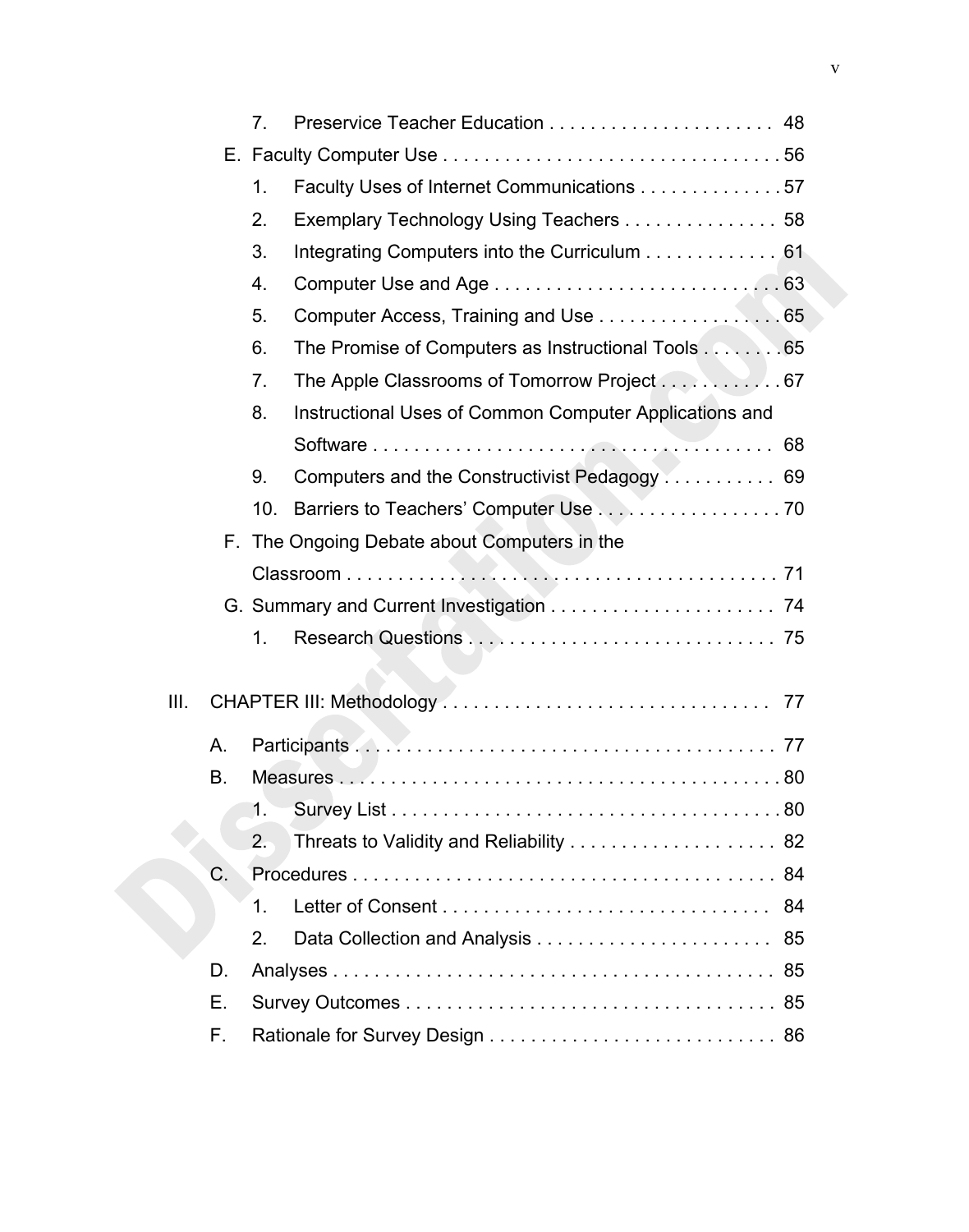| IV. |    |                        |                                                        |     |
|-----|----|------------------------|--------------------------------------------------------|-----|
|     | A. |                        |                                                        |     |
|     | В. |                        | Correlation of Demographic Data and the CAS Factors 92 |     |
|     |    | $\mathbf 1$ .          | Correlations among the Demographic Questions 92        |     |
|     |    | 2.                     | Correlations among the CAS Factors 92                  |     |
|     |    | 3.                     | Correlations between the Demographic Questions and     |     |
|     |    |                        |                                                        |     |
|     | C. |                        | Multiple Regression of the Demographic Data and the    |     |
|     |    |                        |                                                        |     |
|     |    | $\mathbf 1$ .          |                                                        |     |
|     |    | 2.                     |                                                        |     |
|     |    | 3.                     |                                                        |     |
|     |    | 4.                     |                                                        |     |
|     |    | 5.                     |                                                        |     |
| V.  |    |                        |                                                        |     |
| Α.  |    |                        |                                                        |     |
|     |    | 1.                     |                                                        |     |
|     |    | 2.                     | Usefulness of Computers                                | 104 |
|     |    | 3.                     |                                                        |     |
|     |    | 4.                     |                                                        |     |
|     |    | 5.                     |                                                        |     |
|     |    | 6.                     |                                                        | 110 |
|     | В. | CAS Validation Studies |                                                        | 113 |
|     | C. |                        |                                                        |     |
|     | D. |                        |                                                        |     |
|     | Е. |                        |                                                        |     |
| VI. |    | 120                    |                                                        |     |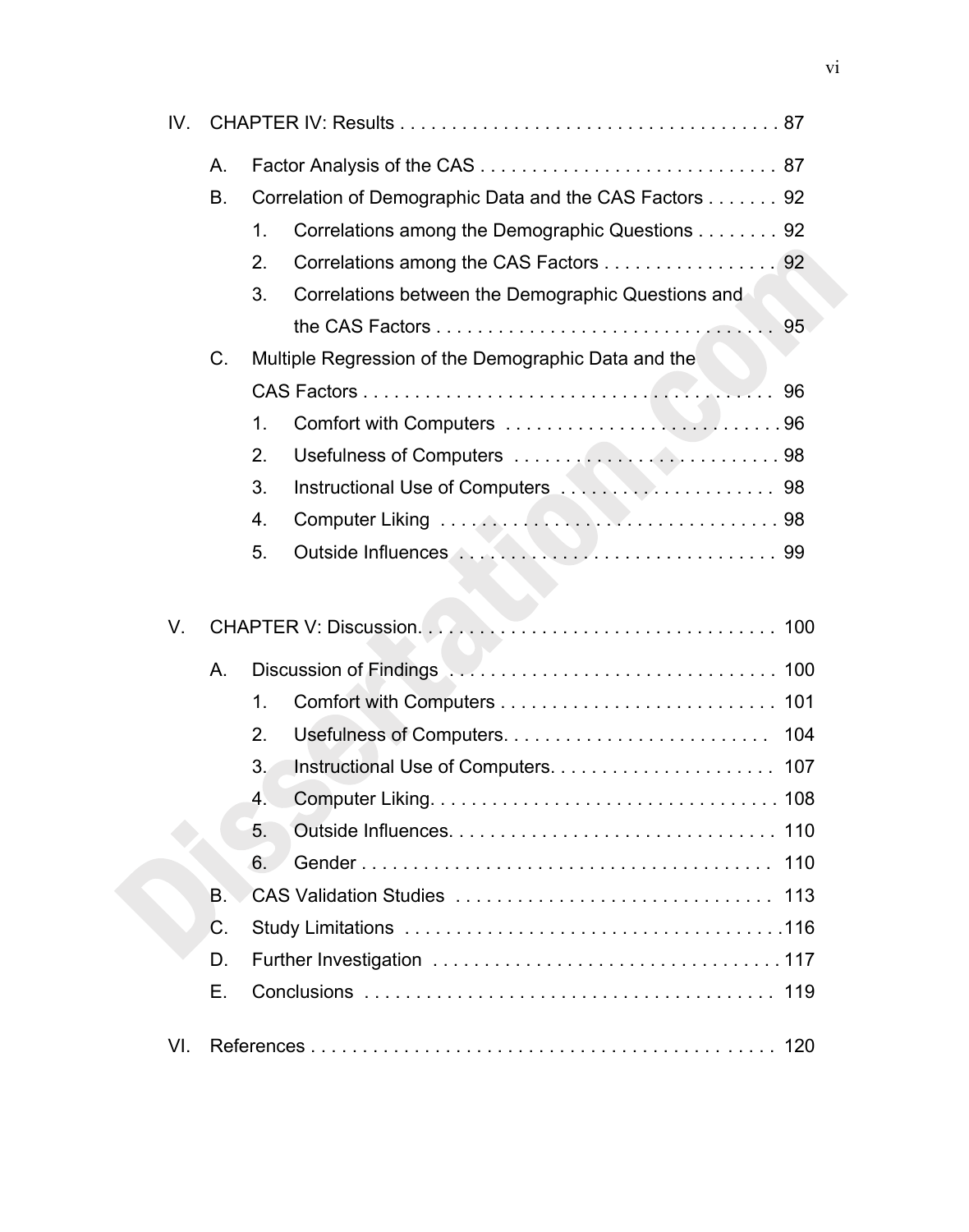| A. |                                                 |  |
|----|-------------------------------------------------|--|
| B. |                                                 |  |
|    |                                                 |  |
| D. | Appendix D: Revised Computer Attitude Scale 155 |  |
| Е. |                                                 |  |
| F. | Appendix F: Computer Attitude Scale 163         |  |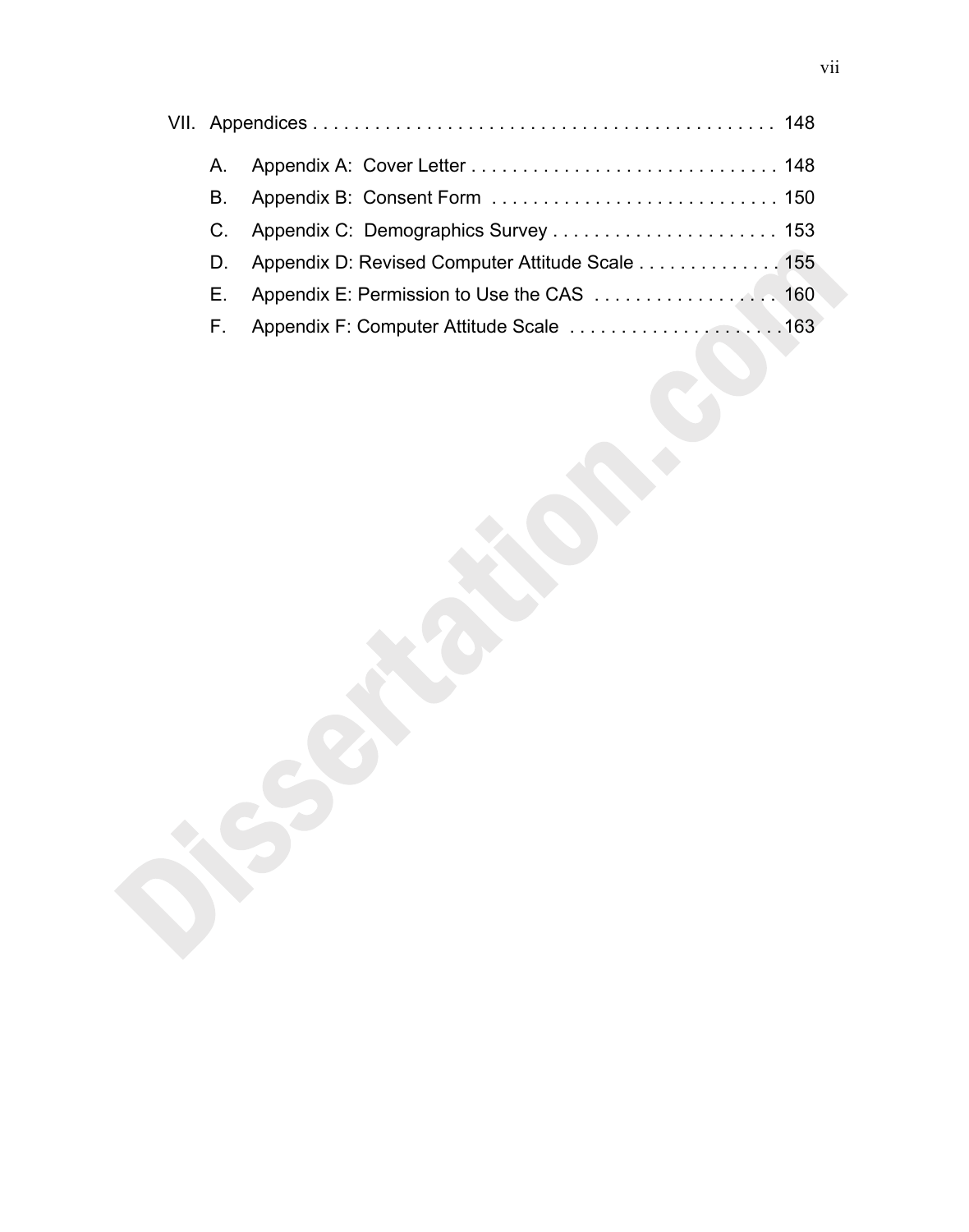# List of Tables

| 1.               |                                                         |  |
|------------------|---------------------------------------------------------|--|
| 2.               | Factor Analysis and Descriptive Statistics for the      |  |
| 3.               |                                                         |  |
| $\overline{4}$ . | Correlation Matrix for the Demographic Survey Questions |  |
| 5 <sub>1</sub>   | Multiple Regression Analyses on the CAS Factors         |  |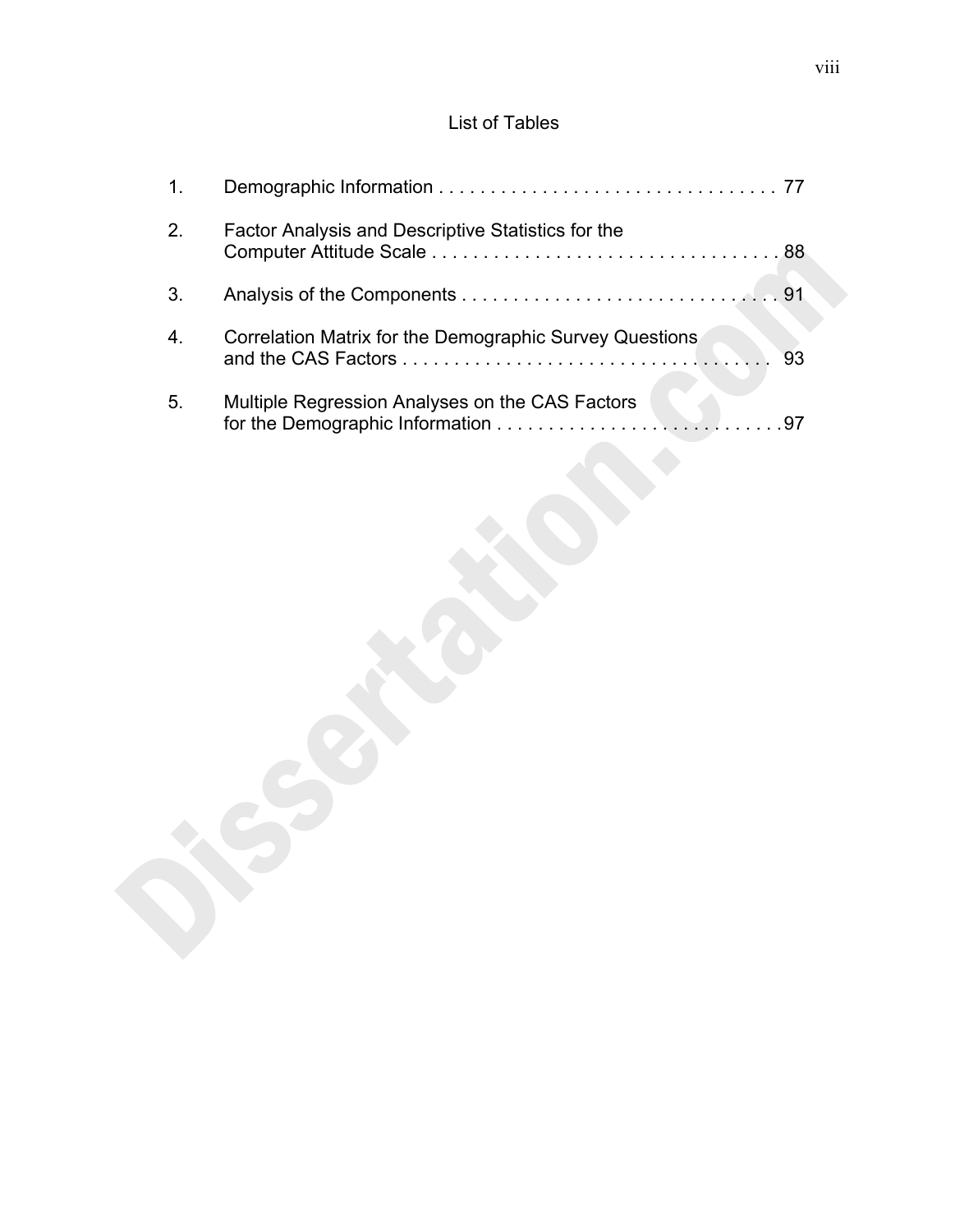#### Acknowledgements

I would like to express my sincere gratitude to everyone who contributed to the completion of this dissertation. There were many people who made this project possible.

Special appreciation goes to my dissertation committee chair, Christopher Murray, whose guidance and direction were most helpful at every step of the research process. His understanding, support and patience were essential in completing this dissertation. I am eternally grateful to Chris for his role in this project. Special thanks goes to my committee members, Roxanne Owens and Jeffrey Kuzmic, whose suggestions and comments were always helpful and insightful. I would also like to thank all of my professors at DePaul University for their guidance through both my masters and doctoral work.

My study could not have been possible without the participation of the teachers who took the time to complete and return the survey. Their willingness to share is greatly appreciated.

I wish to acknowledge my family and friends for their continued support. They never failed to motivate me. Most of all, I am grateful to my loving husband, Naveed, who encouraged and supported me through the entire research process. His love, compassion and understanding has helped me to come this far.

ix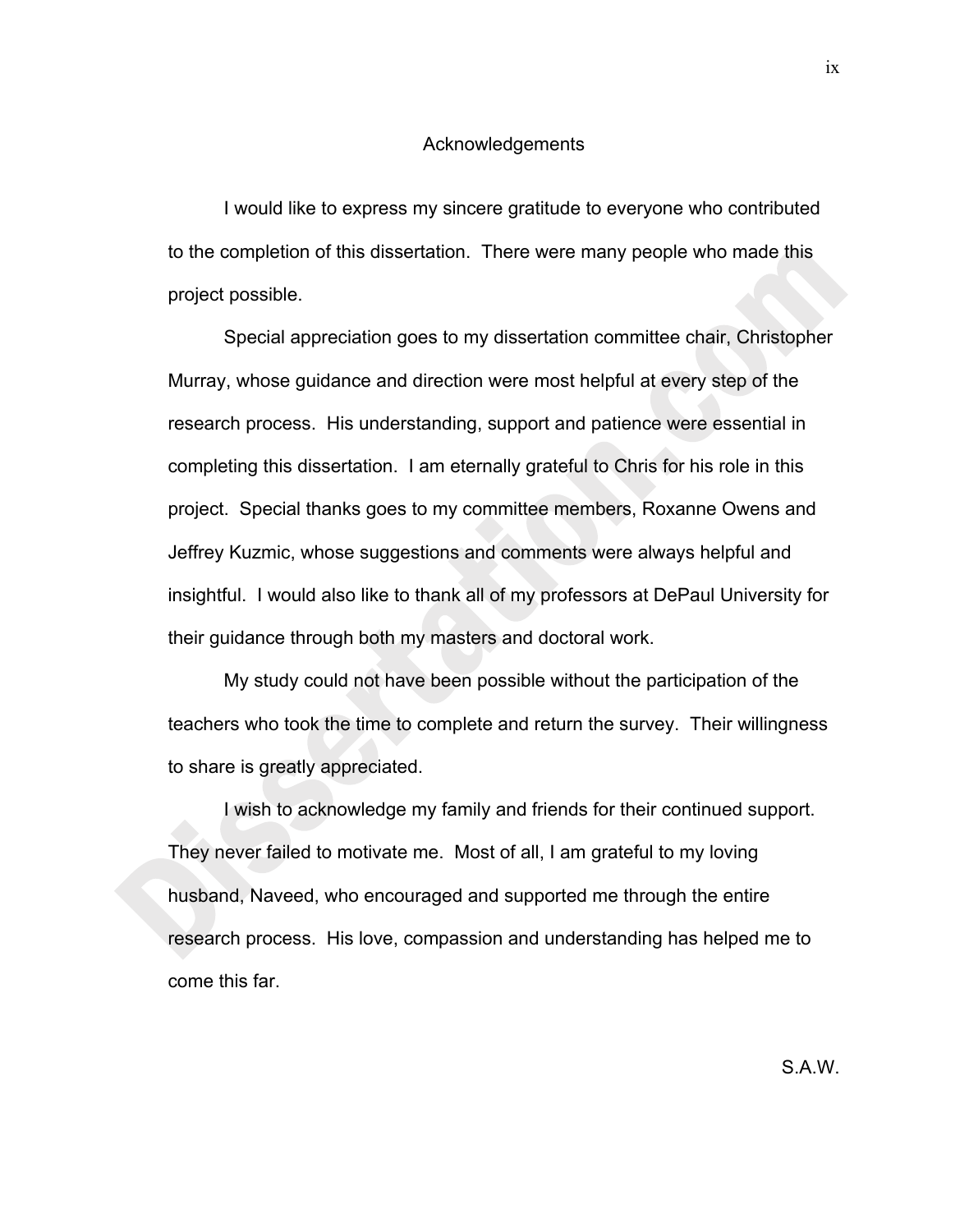We are on the front porch of the  $21^{st}$  century, and public education in the U.S. is facing both enormous changes and tremendous challenges. Our world is evolving faster than at any time in our history, and we are literally rocketing out of the Industrial Age into the Information Age.

Delaine Eastin, 1999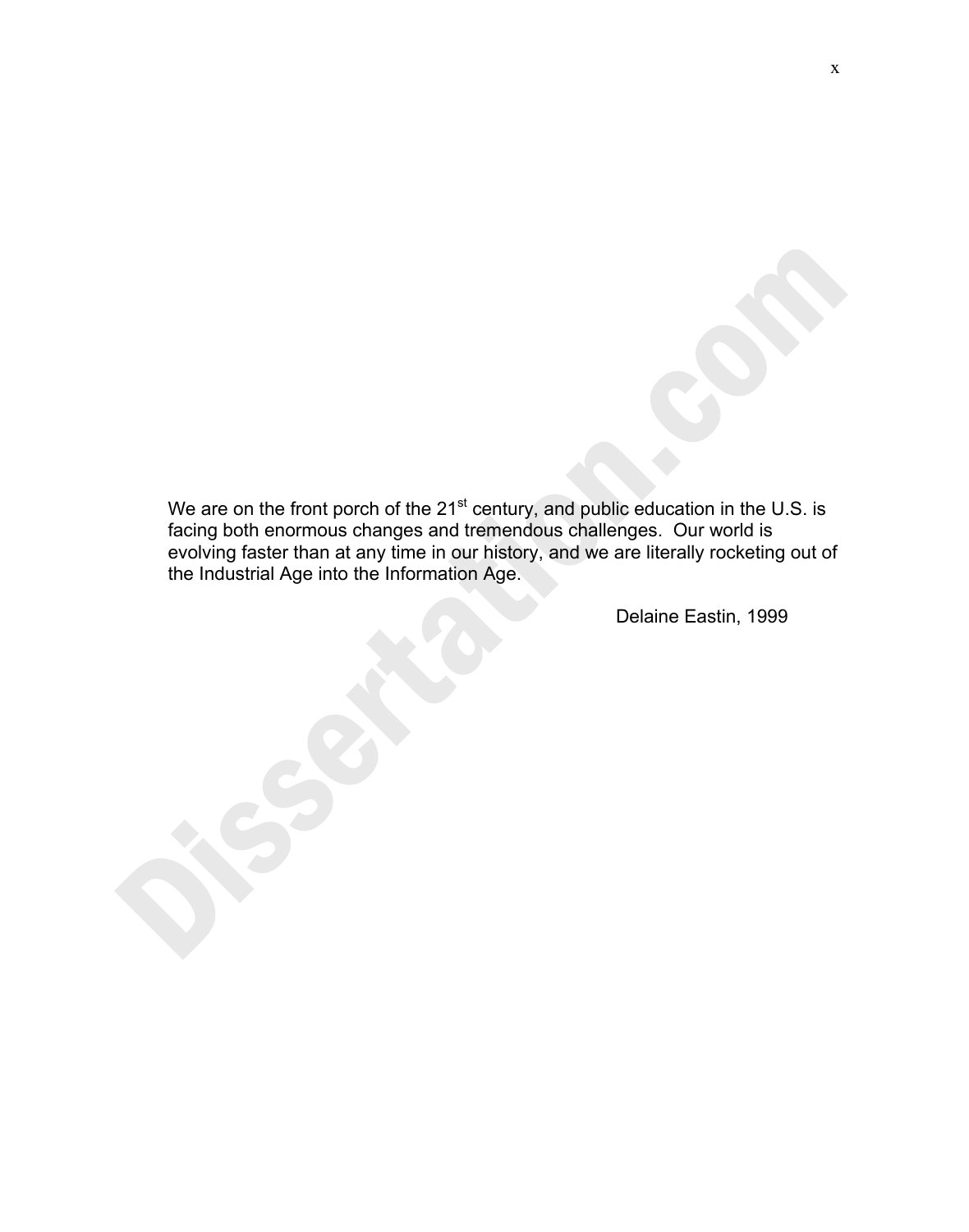#### CHAPTER I

#### Introduction

 Technology is becoming increasingly common in today's fast-paced society. Employers expect schools to prepare students for the modern workplace (Eastin, 1999). Jobs of the future will require higher order thinking and technology skills (Berliner & Biddle, 1995; Bradley & Russell, 1997; Chou, 2001; Davis, 1997; Fary, 1988; Fuller, 2000; Glennan & Melmed, 1996; Llorens, Salanova & Grau, 2002-2003; Necessary & Parish, 1996). "Some researchers have claimed that computer literacy, however defined, pays off in higher wages, further strengthening the educational rationale for using computers in schools" (Cuban, 2001, p. 178).

In an effort to prepare students for the future, teachers are being pressured to use computers in classrooms (Clark, 2000). Much of this pressure is coming from the business community and federal government (Besser, 1993; Cochran-Smith, 2000; Cuban, 2001; Decker, 1999; Kinslow, Newcombe & Goss, 2002; Nash & Moroz, 1997; Painter, 2001; Pinkston, 2000). According to the National Center for Educational Statistics (1995), implementing technology in schools is a national, state and local educational goal. Unqualified workers cost corporations billions in training each year (Campbell, 1998; McCune, 1999). Due to the lack of qualified workers in the United States, forty percent of human resource firms have already set up overseas recruiting operations (Eastin, 1999). Companies are searching for employees that are able to understand, interpret and apply concepts, analyze information, solve problems and use higher order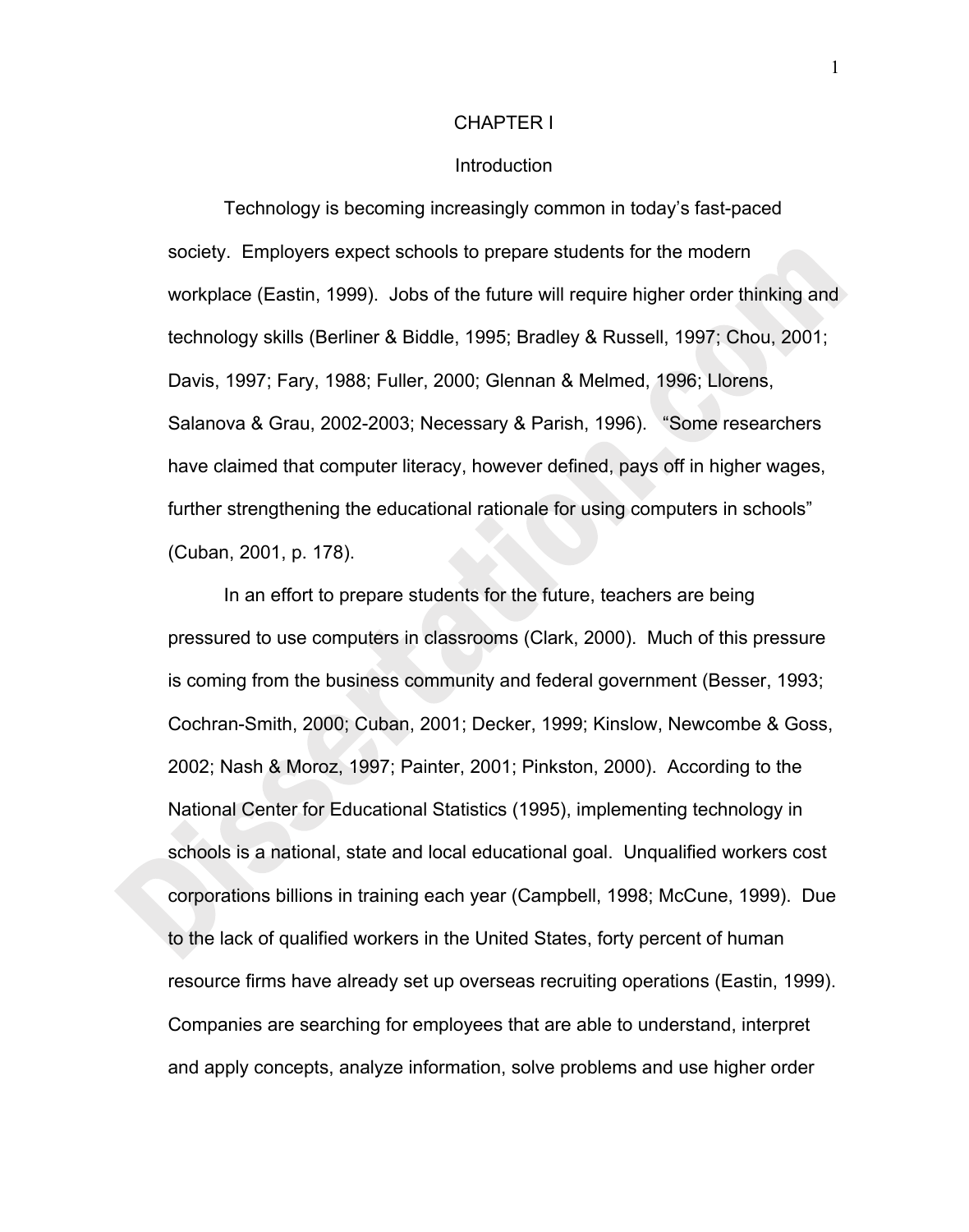problem-solving skills (Berliner & Biddle, 1995). Delaine Eastin, the California Superintendent of Public Instruction, states, "So it is no surprise to me that when I advocate for a more rigorous curriculum, the constituency that I have always been able to count on – without exception – has been the business leadership community" (p.19).

"Despite this rapid growth [of technology] surveys suggest that the average school still makes limited use of computers" (Glennan & Melmed, 1996, p. xv). Despite increased pressure to include technology in the classroom, not all teachers have integrated technology into their curricula (Bielefeldt, 2001; Brush et al., 2001; Clark, 2000; Ertmer, Addison & Lane, 1999; Kumar & Kumar, 2003; MacKenzie & Clay, 1995; Rosen & Weil, 1995). Research also shows that teachers are struggling to effectively use technology in the classroom (Clark, 2000; Cuban, 2001; Sandholtz, Ringstaff & Dwyer, 1997). Some research shows teachers view computers as a valuable educational tool but that they lack the time and skills to integrate computers in their curricula (Dupagne & Krendl, 1992; Hong & Koh, 2002). However, only a limited number of researchers have examined why teachers use or do not use computers in their teaching (Jaber & Moore, 1999; Kumar & Kumar, 2003; Lawless & Smith, 1997; Norton, McRobbie & Cooper, 2000; Office of Technology Assessment (OTA), 1995; Sandholtz, Ringstaff & Dwyer, 1997). Instead, researchers primarily have focused on examining how technology relates to student achievement, teacher training, resources, support staff and administration (Hoffman, 1996; Mittelstet, 1992; OTA, 1995).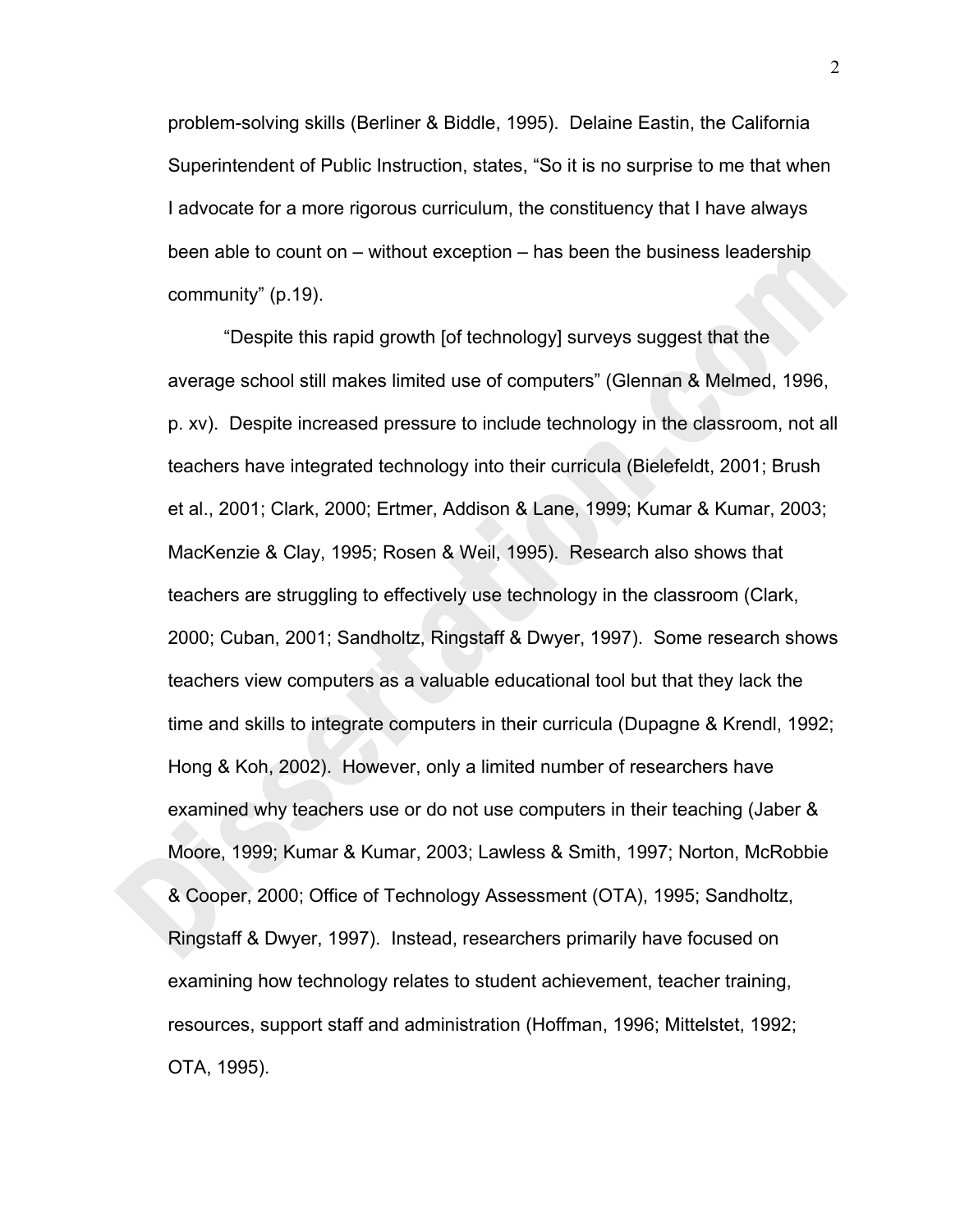A great deal of research has been devoted to understanding the effectiveness and disadvantages of technology in the classroom but the results are conflicting and unclear (Glennan & Melmed, 1996). The advantages and long-term effects of technology have yet to be determined. There is little research correlating student use of computers and increased achievement (Cuban, 2001). "The contribution that school courses and experiences have made to computer literacy and competitiveness in the workplace remains, at best, murky" (p. 178).

Other factors that may contribute to instructional computer use among faculty have been neglected by researchers. Such factors include teachers' attitudes, anxiety levels, self-efficacy, time commitment, competency, beliefs, perceptions, relevance and knowledge (Delcourt & Kinzie, 1993; Dusick & Yildirim, 1998; Fulton, 1998; Hadley & Sheingold, 1993; Hoffman, 1996; OTA, 1995; Rademacher et al., 2001; Willis & Sujo de Montes, 2002; Zhao et al., 2001). These factors are important because attitudes and beliefs may impact teachers' use of computers in classrooms.

 The current investigation examined the correlation between teachers' instructional uses for computers and teacher attitudes, emotions, beliefs and outside influences. Teachers' computer use in the context of this study specifically examined teachers' instructional or pedagogical uses of computers when working with students. Teacher attitudes in this study examined teachers' thoughts and feelings towards educational computer use and teacher emotions to both positive or negative feelings about computers (i.e., confidence or anxiety).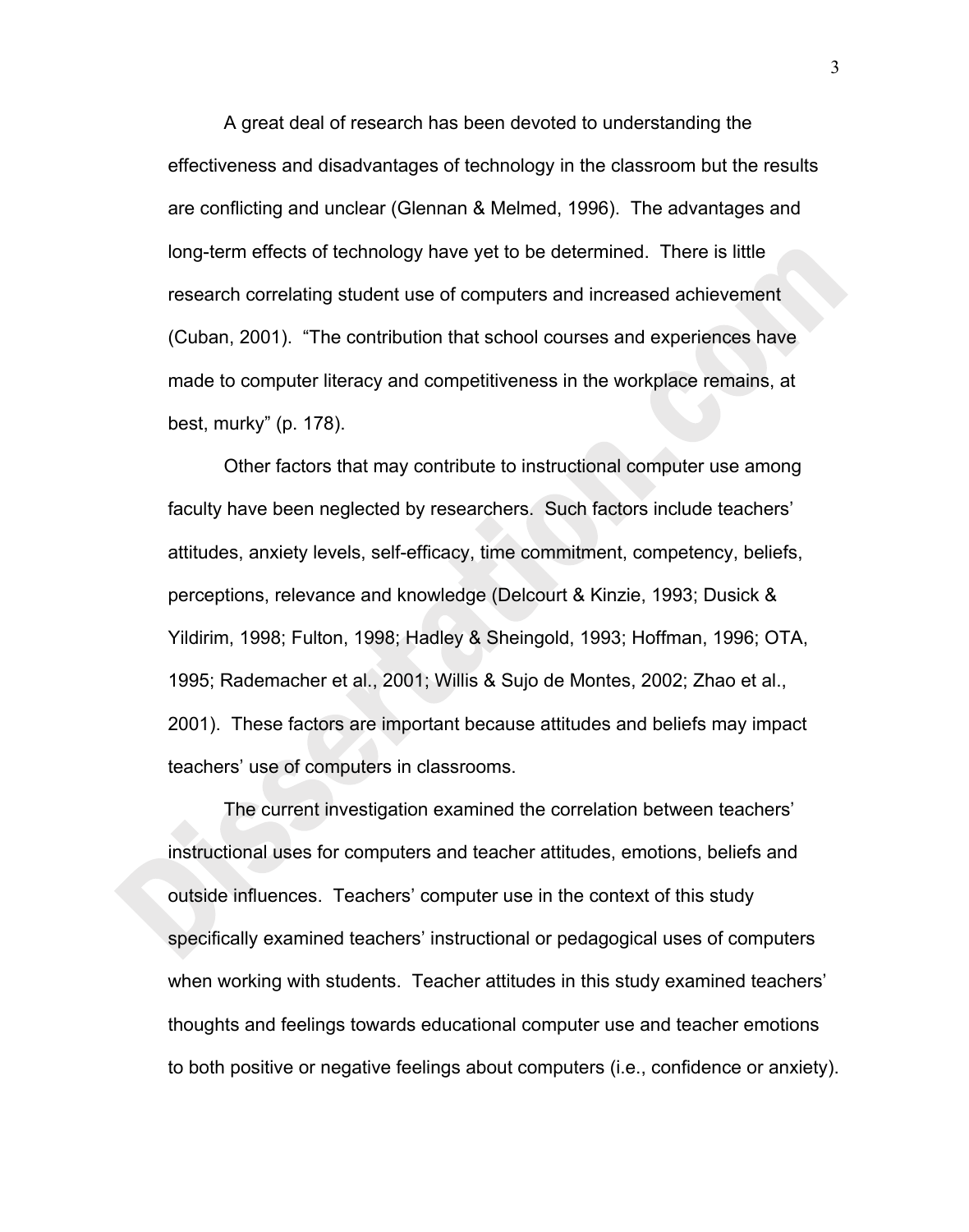Teacher beliefs about educational technology included beliefs about computer liking and usefulness. Outside influences that were studied include demographic data and access to computers.

Surveys were distributed at five urban schools. Teachers were asked to complete surveys related to their attitudes, emotions, beliefs, outside influences and computer usage. The resulting data were analyzed to examine correlations between these factors and teacher computer use. Principle components factor analysis with varimax rotation was performed on the survey data. The following five components emerged: Comfort with Computers, Usefulness of Computers, Instructional Computer Use, Computer Liking and Outside Influences. Correlation analysis and multiple regression analyses were conducted to determine any correlations among the five factors and the demographic variables.

The main goal of this study was to examine the relationship between teachers' attitudes, emotions, beliefs, outside influences and teacher computer usage. By better understanding why teachers use, or do not use, technology in their classrooms, administrators and faculty can better understand teachers' computer use in schools.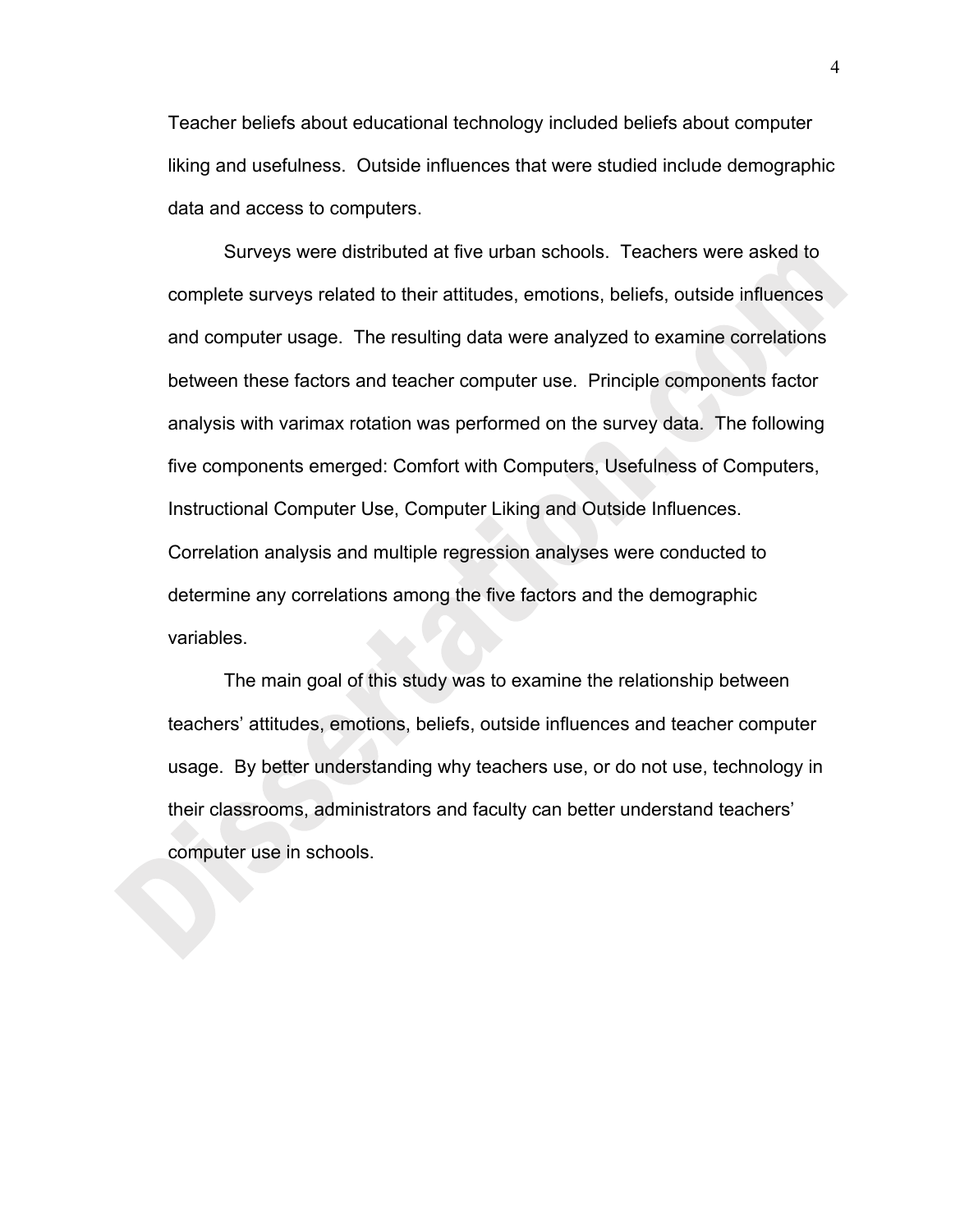#### CHAPTER II

#### Review of Literature

 During the past three decades, schools have devoted considerable resources to technology. All too often, this technology has been ignored and underutilized (Glennan & Melmed, 1996). At the same time, the importance of technology in society has increased dramatically. It has now become vital for students to learn how to use technology in order to be prepared for the increasingly technological workplace (Bybee & Loucks-Horsley, 2000; Bradley & Russell, 1997; Campbell, 1998; Chou, 2001; Cuban, 2001; Eastin, 1999; Fuller, 2000; Kozma & Schank, 1998; Necessary & Parish, 1996; Niederhauser, 2001; North & Noyes, 2002; Thomas & Cooper, 2000). "The demand for unskilled labor has almost disappeared in advanced economies as they have experienced the full impact of globalization and the technological revolution" (Hill & Crevola, 1999, p. 117). Educational reform and computers in the classroom have become bandwagons in the field of education today (Means, 1994).

Ninety-eight percent of American public schools now have Internet access (Kumar & Kumar, 2003). The ratio of students to computers in schools has steadily decreased from 125 students per computer in 1981 to 5 students per computer in 2000 (Cuban, 2001). Ninety-eight percent of schools and 15% of classrooms now have computers (Cadiero-Kaplan, 1999). Furthermore, the tasks that can be performed by computers have become almost limitless (Breithaupt, 1997). Despite this influx of technology in schools, many teachers avoid using computers in their classrooms (OTA, 1995; Rosen & Weil, 1995;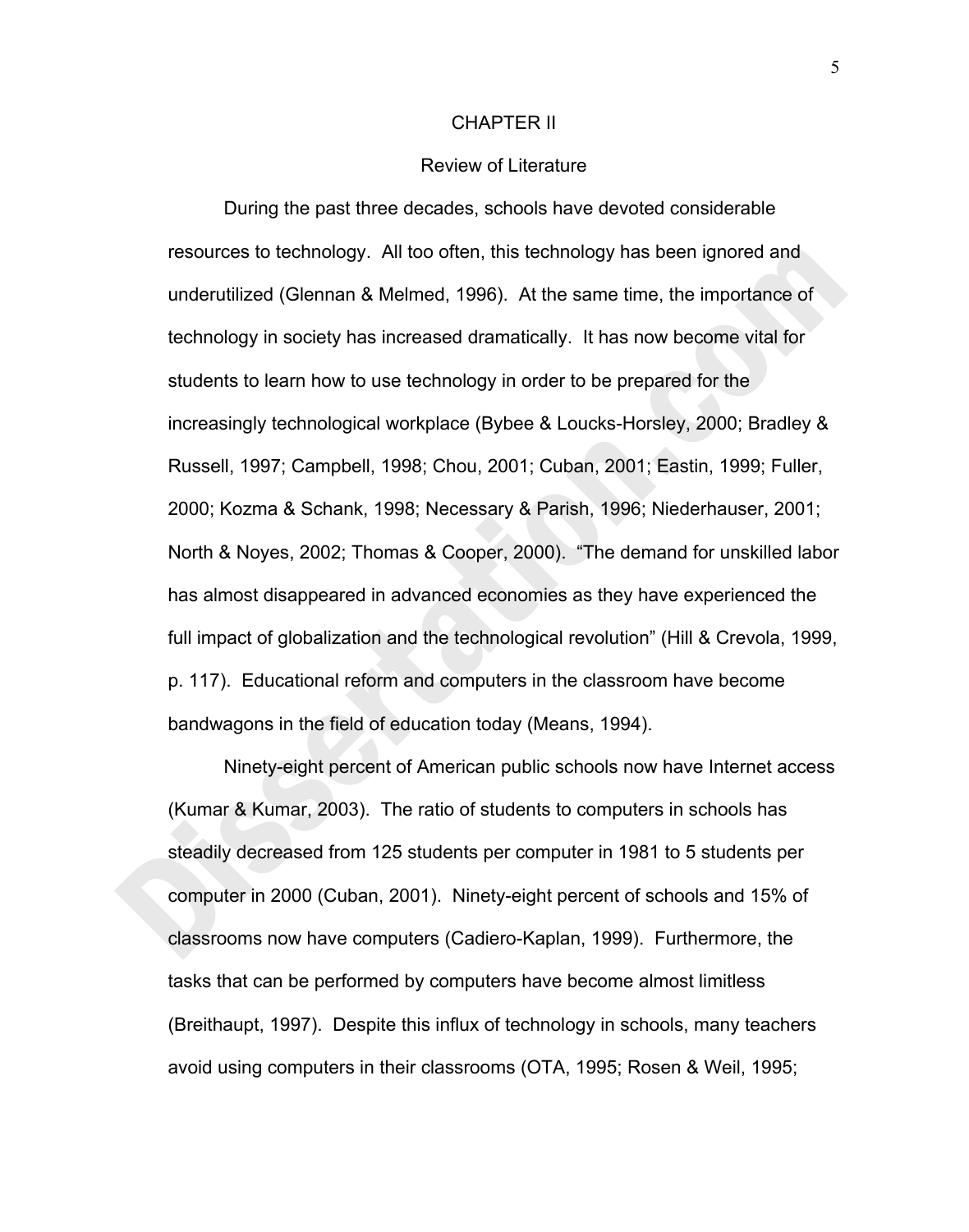Wetzel, Zambo & Padgett, 2001). As noted by Paprzycki and Vidakovic (1994), " . . . teachers are more hesitant and less likely to embrace computer technology than other professionals" (p. 74). Further, as Bybee and Loucks-Horsley (2000) point out, "Because the technological literacy standards call for students to acquire deep understanding of important, fundamental, technology concepts and processes, teachers need to know technology as deeply – in fact, more so" (p. 2).

 In a literature review conducted by Dusick (1998), several social-cognitive factors were examined that may influence teachers' use of technology. Some of the factors listed by Dusick were faculty attitudes, anxiety, self-efficacy, time commitments, risks involved in using technology, competencies, beliefs, and lack of knowledge (Dusick & Yildirim, 1998; Fulton, 1998; Hoffman, 1996; OTA, 1995).

 Educational technology has been the subject of much debate over the past two decades (Cuban, 2001). Proponents suggest that computers are necessary in schools in order to prepare students for the future. Critics emphasize that there is no substantial evidence to support continued use of computers in the classroom. "The link between test score improvements and computer availability and use is even more contested" (Cuban, 2001, p. 178). Some educators have even referred to the computer as an expensive or glorified typewriter (Cuban, 2001; Sandholtz et al., 1997).

In this literature review, some of the factors that correlate with teachers' instructional use of computers in the classroom are examined. The factors in this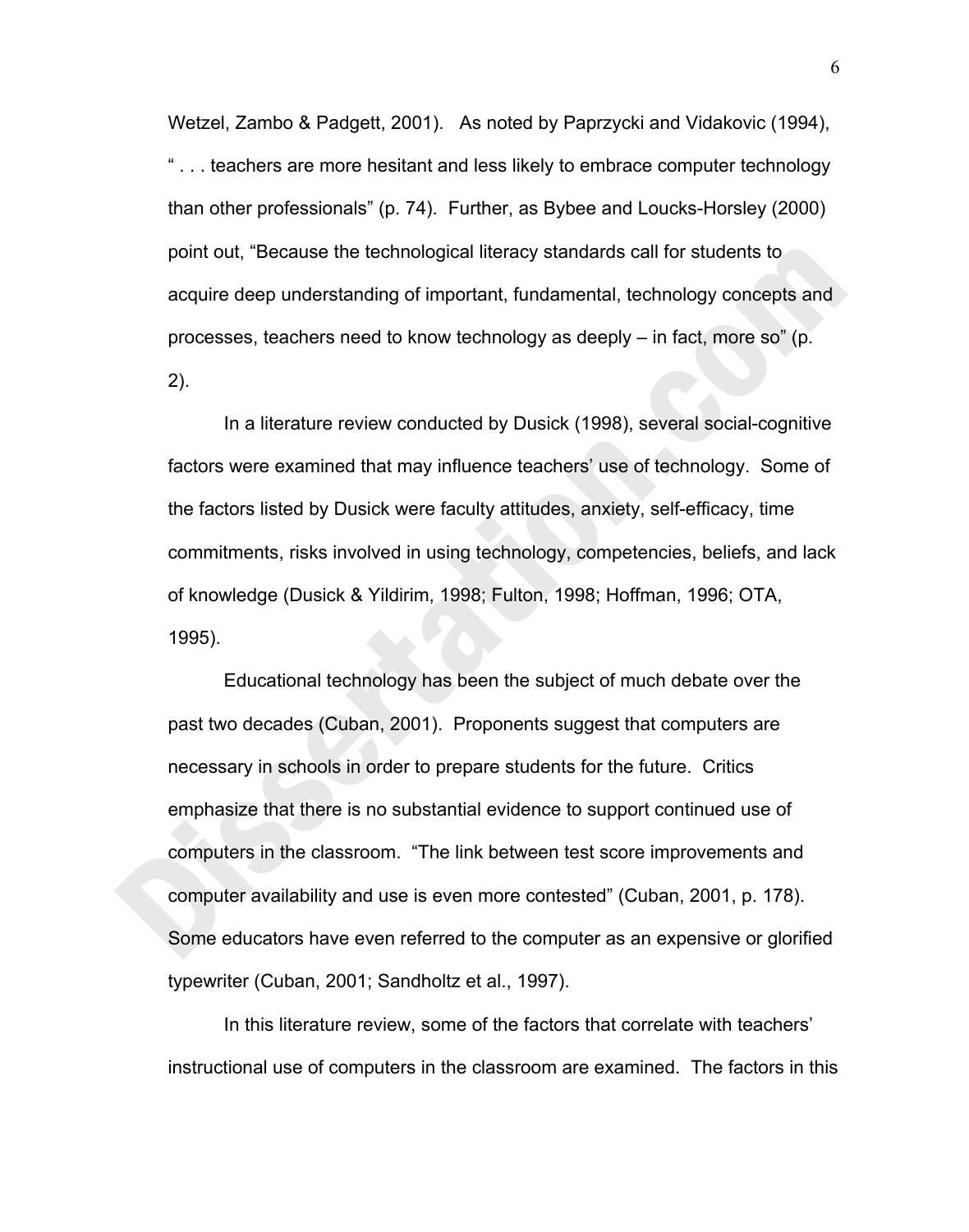study are teacher attitudes, emotions, beliefs and outside influences. Past studies show that these factors correlate with teachers' instructional computer use.

#### Teachers' Attitudes towards Technology

Studies of attitudes towards computers have spanned the past four decades. During the 1960's, Lee (1970) administered a 20 item scale to over 3000 Americans. Two perspectives that Lee examined were the "beneficial tool of man perspective" and an "awesome thinking machine" perspective. Attitude scales no longer focus on these science fiction types of items. The definition of attitude has evolved. Presently, attitudes are described as evaluative dispositions based on cognitions, affective reactions, behavioral intentions and past behaviors (Zimbardo & Leippe, 1991). Those dispositions can influence future cognitions, affective responses, intentions and behaviors. A number of reasons account for the minimal usage of technology by teachers but attitudes are the most influential (Francis, 1994). "The growth of technology as an instrumental tool will depend on teachers' attitudes about these technologies and their ability to use them for instruction and administrative purposes" (Clark, 2000, p. 181).

Attitudes and Experience. Many studies have concluded that enthusiasm increases as computer experience increases (DuPagne & Krendl, 1992). For instance, Yildirim (1997, 2000) concluded that there is a significant correlation between prior training and attitude and that competence is significantly related to prior training. In another study, Dusick and Yildirim (1998) found that computer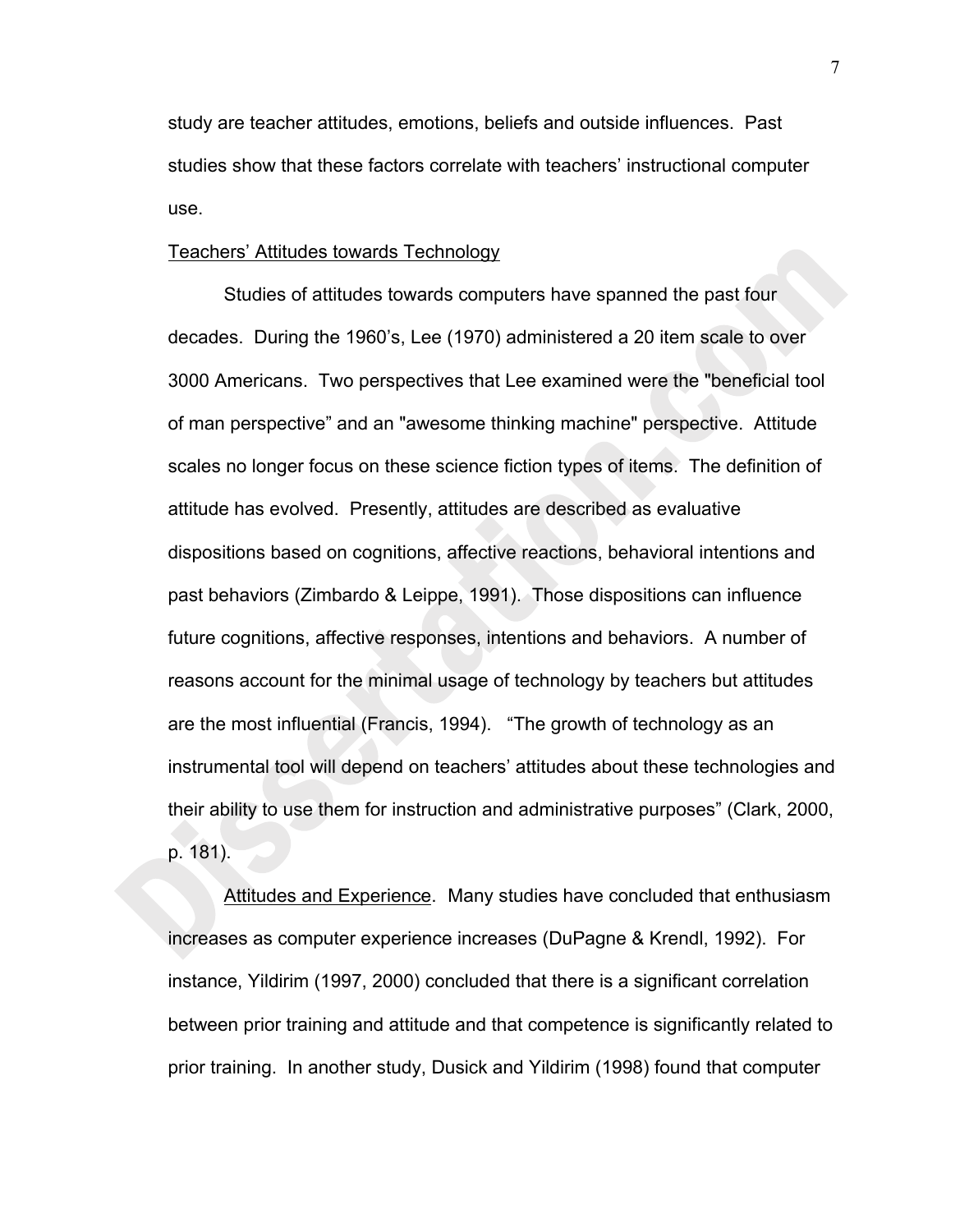competence and prior training predicted university faculty use computers in the classroom.

Rosen and MacGuire (1990) conducted a meta-analysis of 81 studies that contrary to other research found, " computer experience does not eliminate technophobia" (p.12). The purpose of their study was to examine many of the common myths about computer anxiety. The 81 studies were selected from nearly 200 studies. Sixty-five studies were published after 1980 and only 16 were published before. Half of the 81 studies examined college students. There were a total of 66 different measurement instruments used in the studies. As a result, a series of steps were taken in order to compare all of the studies. First, the effect sizes from each study were converted to Pearson Product Moment Correlation (r). Second, r's were combined using a weighted mean in those studies with more than one r. Third, a Q statistic was calculated to test the homogeneity of the r effect sizes. Fourth, effect sizes were converted from r to z statistics and combined to yield a weighted mean effect size. The final step was to use the weighted mean to test the hypothesis that the true population effect size was significantly greater than zero.

Rosen and MacGuire's findings note that up to one-half of college students, business people and school students may be computerphobic. Of that group, approximately 10% exhibit signs of severe anxiety disorders. In the metaanalysis, the authors examine many types of computerphobia and surrounding myths. For instance, when examining gender differences, the authors found that computerphobia is correlated with sex-role identity. They also found that there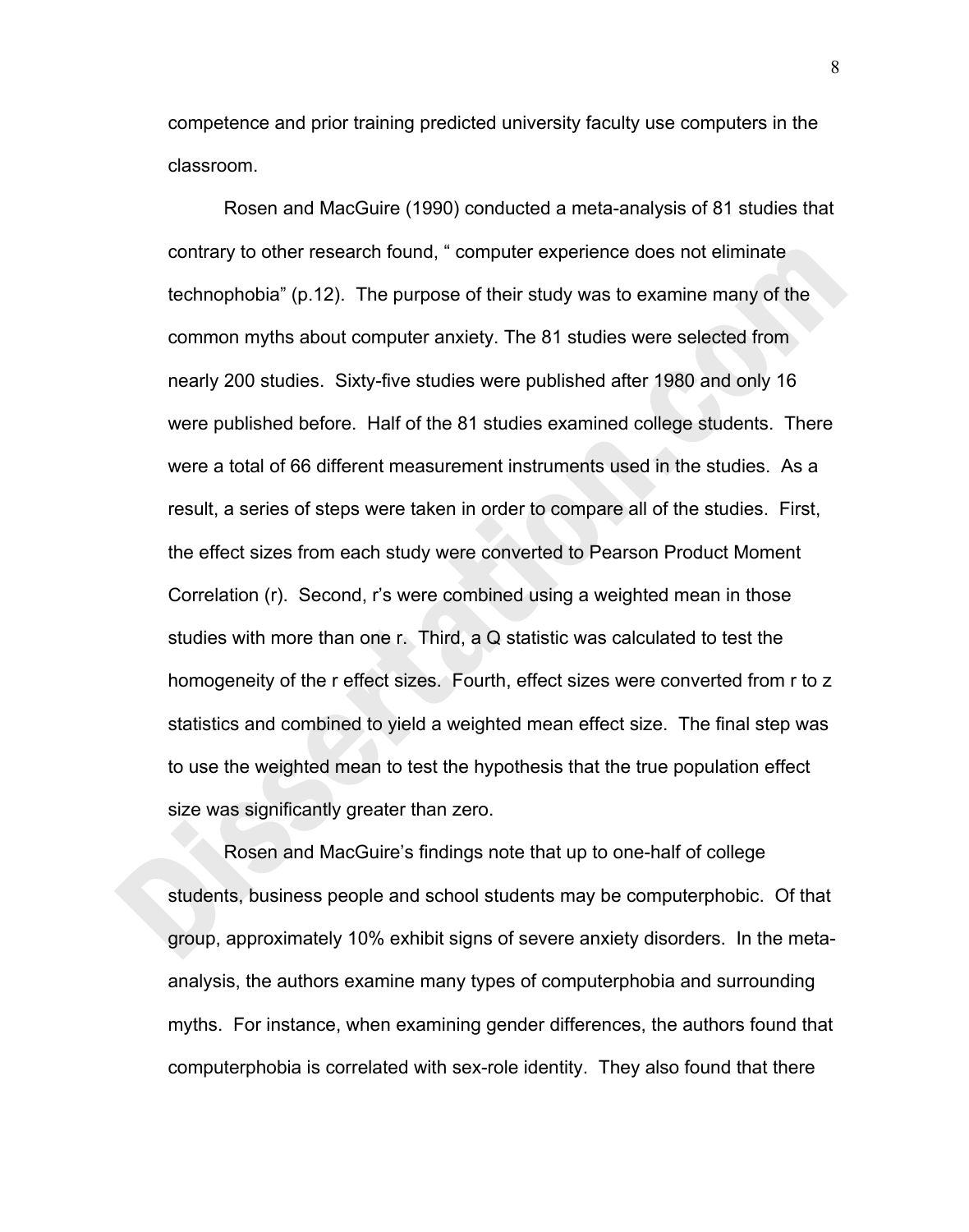was little to support the myth that older adults are more computerphobic. There was also a lack of evidence to prove any correlation between math anxiety and computerphobia. Finally, Rosen and MacGuire discuss the computerphobic personality. They state, "most research has been unable to establish consistently any characteristics as comprising the computerphobic's personality style" (Rosen & MacGuire, 1990, p. 186). Rosen and MacGuire concluded that most of the common myths about computers are not true. The authors did state that in persons displaying computerphobia additional computer experience may only exacerbate the problem resulting in more computer avoidance.

Responding to Rosen & MacGuire (1990), Bradley and Russell (1997) investigated the role of experience on the development of computer competencies and attitudes. Their study differed from many past studies in that they made a distinction between quantity and quality of past experiences. Bradley and Russell found that if the quality of the experience was good, then the attitudes towards technology were more favorable. Even if a teacher were to have substantial but bad experiences with technology, he or she may have unfavorable attitudes.

 "Fundamental to the study of computer-related attitudes is the notion that understanding what these attitudes are and how they are formulated will help us predict actual behavior" (Pancer, George & Gebotys, 1992, p. 212). It is with this thought in mind, that many researchers have examined pre-service teachers' attitudes about technology (Balli, Wright & Foster, 1997; Bielefeldt, 2001; Dawson & Norris, 2000; Laffey & Musser, 1998; Paprzycki & Vidakovic, 1994;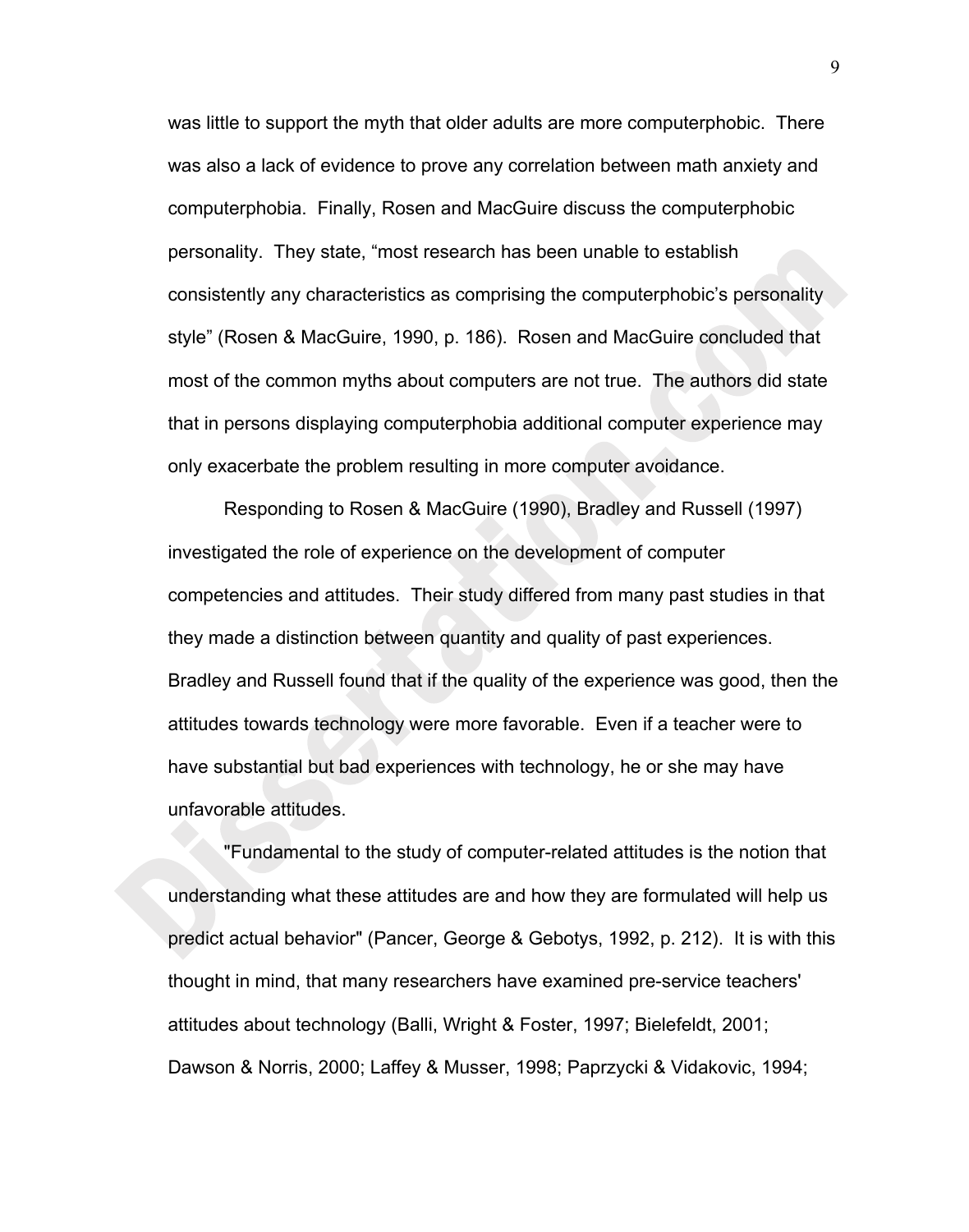Rademacher et al., 2001; Ropp, 1999; Rovai & Childress, 2002-2003; Thomas & Cooper, 2000; Wetzel, Zambo & Padgett, 2001; Willis & Sujos de Montes, 2002).

 When comparing prospective teachers with students of other majors, Paprzycki and Vidakovic (1998) found no differences in overall attitudes towards computers. This may be because pre-service teachers' images of the classroom are derived from their own experiences as students (Balli, Wright & Foster, 1997). "One difficulty in changing the way teachers do things may be that our educational system self-replicates: a new generation of teachers inherits the last generation's classroom practices" (Willis & Sujos de Montes, 2002). Yet technology has progressed so quickly that the classroom of today is much more advanced that the classroom 10 years ago or even five years ago.

Attitudes and Gender. Research has found that females have less favorable attitudes towards technology than males (Bromfield, Clarke & Lynch, 2001; North & Noyes, 2002; Shashaani & Khalili, 2001; Siann et al., 1990; Brosnan & Davidson, 1994; Rosen & MacGuire, 1990). Female enrollment continues to be significantly lower than their male counterparts in high school and university computer classes (Shashaani & Khalili, 2001). "Some research has even traced attitudinal differences in Mathematics, Science and Computer Science as far back as early childhood. Mathematics and science are male dominated and subject to stereotypes that depict females as less able than males" (Bromfield et al, 2001, p. 286).

Gender may be particularly salient to technophobia since computing is perceived as a 'masculinised' activity by both adults and children.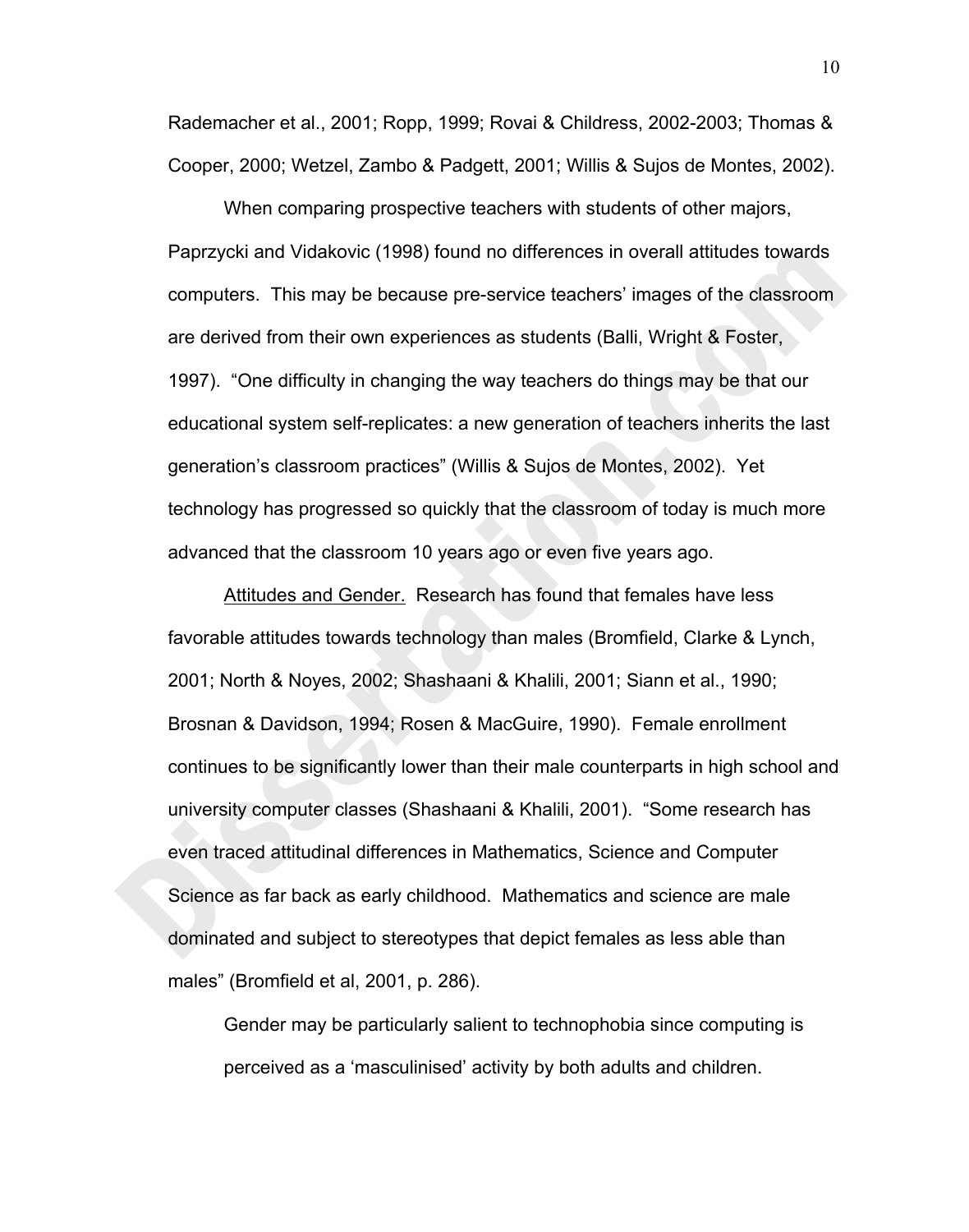Evidence for this includes the initial linkage between 'masculine' subjects such as mathematics with computing as well as male dominance in the industry combined with 'computer culture' which implies a 'technological gender gap'. (North & Noyes, 2002, p. 137)

In studies by Hess and Miura (1983, 1985), noticeable differences were seen in kindergarten summer technology camps. They found that the ratio of boys to girls was about three to one. Many women possess a dual perspective which means women strongly feel they can do just as well as men in the field of computer science but they feel uncomfortable using computers (Shashaani & Khalili, 2001)

Attitudes and Self-efficacy. Research has found that self-efficacy is correlated with computer use (Compeau, Higgins & Huff, 1999; Coffin & MacIntyre, 1999; Compeau & Higgins, 1995; Christoph, Schoenfeld & Tansky, 1998). For instance, Coffin & MacIntyre (1999) found that self-efficacy had a significant effect on learning in a programming course and Compeau and Higgins (1995) found a similar effect of self-efficacy on learning particular computer applications (i.e., WordPerfect, Lotus). Delcourt and Kinzie (1993) investigated teacher attitudes and self-efficacy in relation to computer technologies. They described the development and validation of two survey instruments, Attitudes Toward Computer Technologies (ACT) and Self-Efficacy for Computer Technologies (SCT), that were to be used with education students. The ACT consisted of 19 items and the SCT consisted of 25 items. Both instruments were designed with four-point Likert scales as the response format.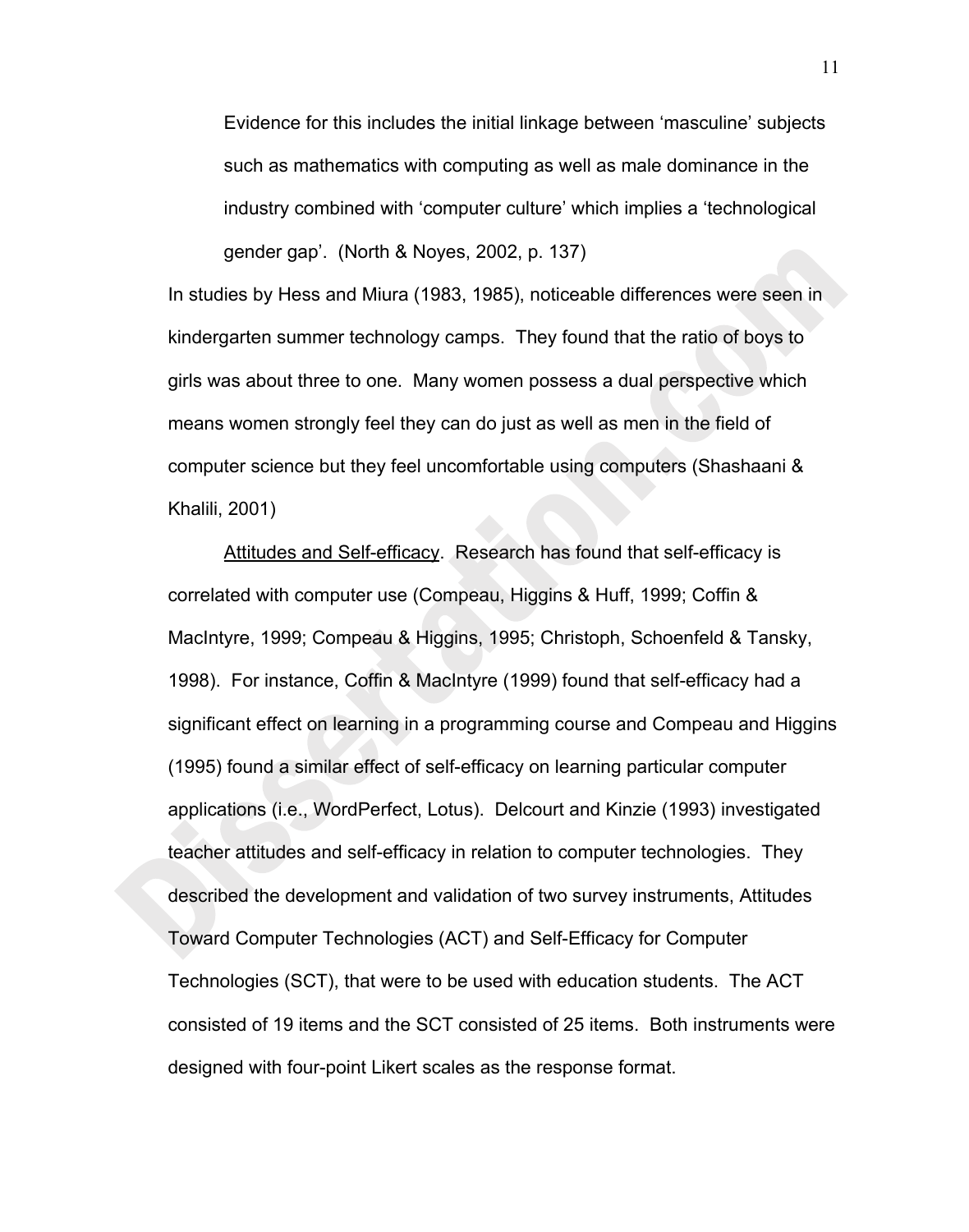The instruments were given to 207 undergraduate and 97 graduate education students at six universities across the nation. Demographic data such as age, gender and educational level for the students were also collected. The mean age of the participants was 25 years. There were 67 males and 259 female students. Thirty-six percent of the participants used word processoring software at least once a week and 15% indicated that they had never used this type of software. Fifty-three percent of the students never used email and 45% never used CD-ROM databases. More than one-third of the students never used all three of the above applications. The survey data were used to perform a Principal Component Analysis (PCA) and to study the internal consistency reliability of each instrument. Additionally, exploratory hierarchical regression analyses were performed to examine the relationships between demographic variables, experiences in using technology, attitudes and self-efficacy feelings.

The PCA was calculated for both the ACT and the SCT. For the ACT, the PCA demonstrated a three-factor solution for 52.3% of the variance in the set of 19 items. Varimax and oblique rotations revealed similar results. For the SCT, the PCA showed 84.4% of the variance in the 25 items. Again, varimax and oblique rotations showed similar results.

 Results of the study, " . . . suggest that experience with computer technologies, either through a course or through frequent use, is a critical area for examination in the study of attitudes and self-efficacy" (Delcourt & Kinzie, 1993, p. 40). The results further suggest enhancing teacher experience with technology can contribute to the formation of positive attitudes and self-efficacy.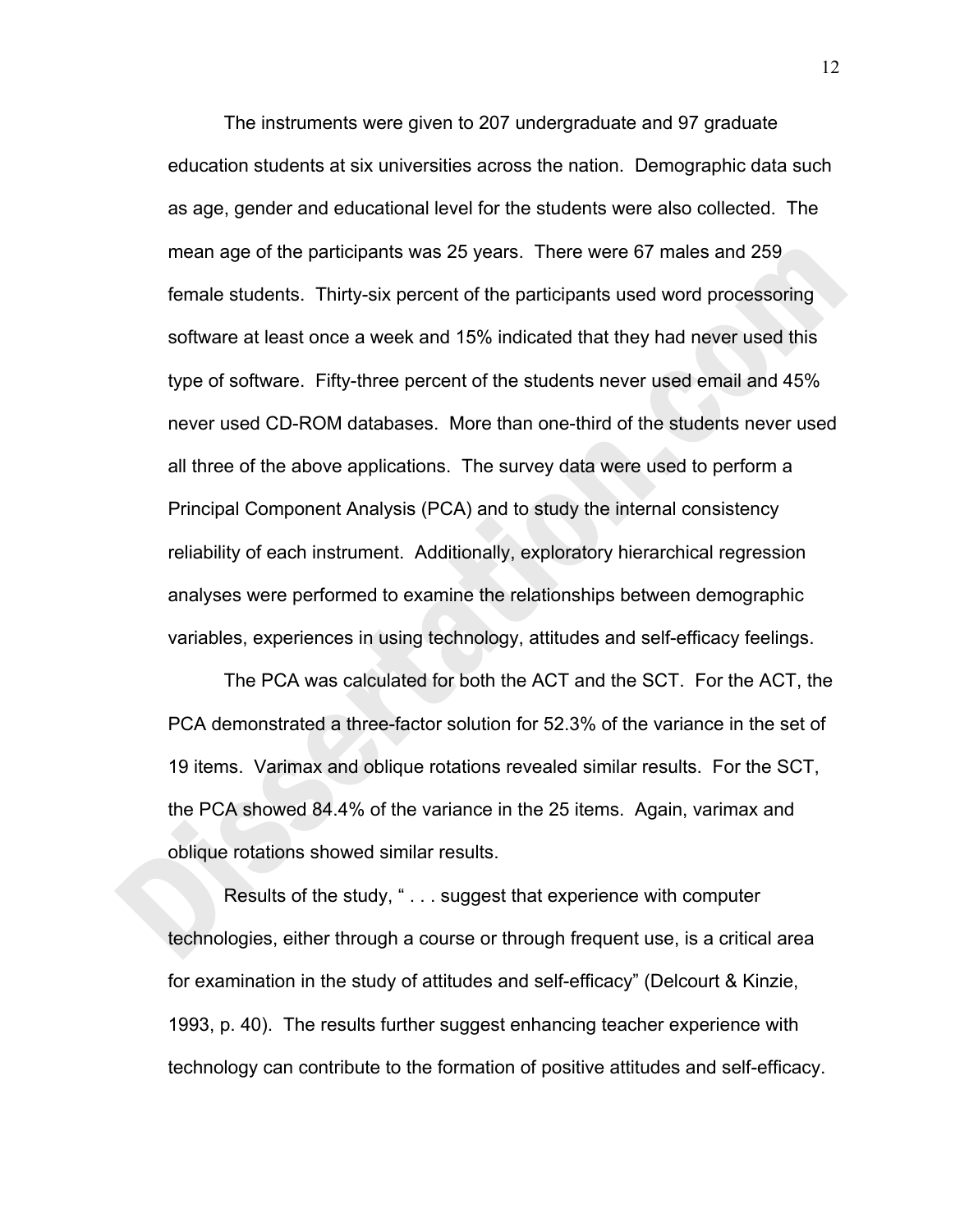Computer Attitude Scale. Loyd and Gressard (1984a, 1984b, 1985) developed the Computer Attitude Scale (CAS) to measure teacher and student attitudes as computers were introduced to schools in the early 1980's. The original CAS had three subscales, computer liking, computer confidence and computer anxiety. Each subscale had 10 questions totaling 30 questions for the survey instrument.

Loyd and Gressard (1984a) performed a study involving 155 students in grades 8 to 12 in order to examine the reliability and factorial validity of the CAS. All participants were students enrolled in a computer-based education program in a large school district. Once the surveys were administered, the data were analyzed for the means, standard deviations and estimates of internal consistency for each of the three subscales. The data were also examined for correlations among the subscales. In order to do this, a 30 x 30 matrix of item correlation was constructed. Factor analysis and principal-component analyses of the data were performed. Finally, coefficient alpha reliabilities for each of the subscales and the total were calculated. The reliabilities were 0.86, 0.91, 0.91 and 0.95 for the computer anxiety, computer liking, computer confidence subscales and the total score, respectively. Fifty-five percent of the total variation was accounted for by the three-factor solution and the first three eigenvalues were 1.30, 1.98 and 1.38. Loyd and Gressard concluded that the subscale scores may be used separately as suggested by the subscale reliability coefficients and factor analysis.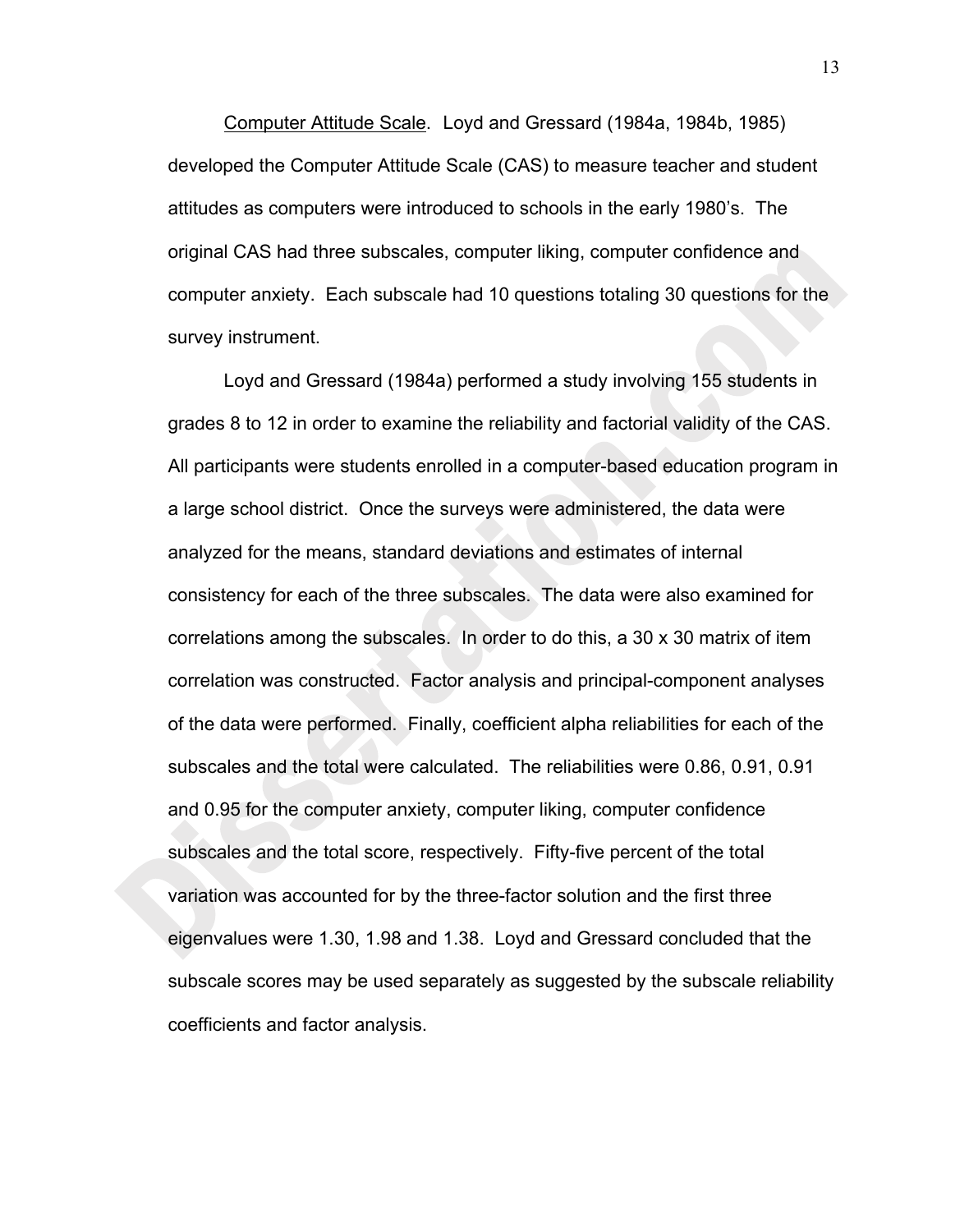In another study, Loyd and Loyd (1985) administered a new form of the CAS to teachers and examined the reliability and validity of this new instrument. One hundred and fourteen K-12 teachers enrolled in professional development computer courses participated in the study. One additional subscale, computer usefulness, was added the original CAS creating a 40 item measure. The CAS was administered to participants by their computer course instructors. Means, standard deviations and internal-consistency coefficients were calculated for each of the subscales and a 40 x 40 correlation matrix was devised. The data were then subjected to principal-component analysis, factor analysis by varimax rotation and analysis of variance (ANOVA) for differential validity. Four one-way ANOVA's were performed for each of the subscales. The independent variable considered in each ANOVA was level of experience. The coefficient alpha reliabilities were 0.9, 0.89, 0.89, 0.89 and 0.95 for the subscales, computer anxiety, computer confidence, computer liking, computer usefulness, and the total score. A significant correlation of 0.83 was found between the computer anxiety and computer confidence subscales. This suggests that the two subscales of computer anxiety and confidence measure the same trait among teachers. The other two subscales, computer liking and usefulness, demonstrated correlation but were unique enough to be used as separate scores. Loyd and Loyd conclude that the CAS is both reliable and valid in assessing computer attitudes of adults similar to the teachers participating in this study.